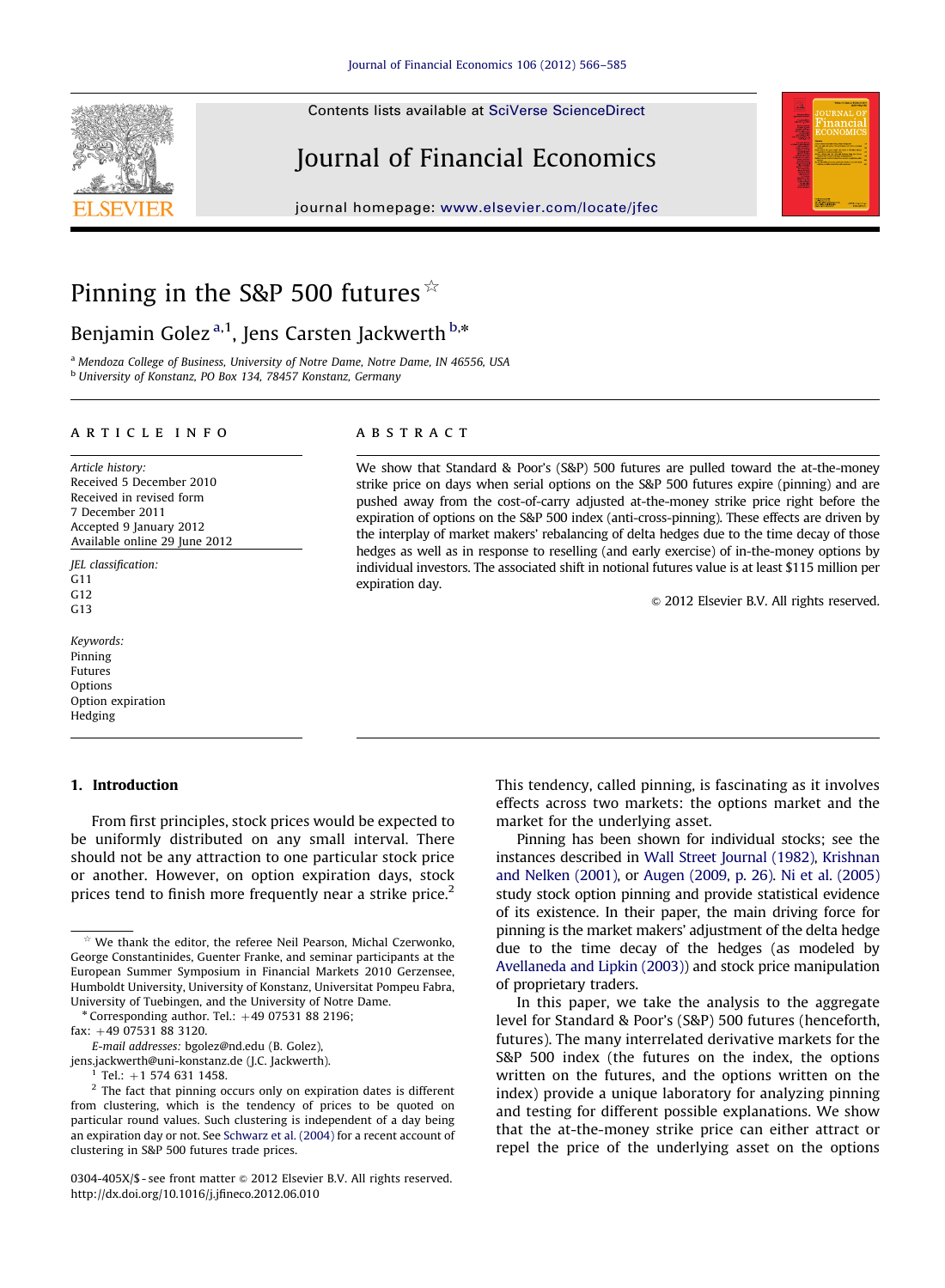<span id="page-1-0"></span>expiration days, and we explain all effects in terms of delta hedging induced trades.

We first analyze pinning of futures on days when serial options on S&P 500 futures (henceforth, SP options) expire. Because SP options expire on a monthly cycle and futures expire on a quarterly cycle, these serial expirations (all expiry months except for the quarterly cycle) provide cases in which SP options expire and the underlying first-to-maturity futures continue to trade for an additional month or two. It is exactly this feature that enables first-to-maturity futures to pin to the nearest strike price. Pinning in first-to-maturity futures should not be possible on quarterly expirations when futures expire and must match the price of the underlying basket of the S&P 500, which is not affected by the hedging of SP options. Moreover, hedging of expiring SP options on quarterly expirations would be conducted in the more liquid and easier to trade second-to-maturity futures.

As futures are highly liquid (the typical expiration day notional open interest from August 1987 until November 2009 was some \$90 billion and on each expiration day some 15% thereof was traded), it is hard to imagine that futures could be subject to manipulation and we provide evidence to this effect. Further, likely delta hedgers, such as market makers and possibly firm proprietary traders, are typically short options on the S&P 500 index (henceforth, SPX options), whereas they tend to be long individual stock options ([Garleanu et al., 2009](#page-18-0)). We argue that this fact extends to the very similar market for SP options. Given such short positions of market makers in the SP options, the time decay of a delta hedge should then lead, according to the model of [Avellaneda and Lipkin \(2003\)](#page-18-0), to anti-pinning in the S&P 500 futures and not to pinning.

Surprisingly, however, from November 1992 to November 2009, we find evidence of pinning in the serial expirations of first-to-maturity S&P 500 futures and not of the predicted anti-pinning. We use the method of [Ni et al.](#page-18-0) [\(2005\)](#page-18-0) to establish a lower bound on the associated average price move of at least \$115 million in notional terms on each expiration date. Pinning is somewhat stronger in the more recent period from October 1998 until November 2009, in which the effect translates into a move in notional terms of at least \$240 million on each expiration day. Our findings might thus also be of interest to exchanges and regulators due to the large size of the distortions and the importance of this market.

Given that the observed pinning is seemingly at odds with the main story for anti-pinning due to [Avellaneda and](#page-18-0) [Lipkin \(2003\)](#page-18-0), we explore in detail other potential explanations for pinning. [Wall Street Journal \(1982\)](#page-19-0) suggests that, if options lead to physical delivery, investors could fear the price risk over the weekend and rather resell in-the-money options back to market makers right before expiration. Such last minute sales of in-the-money options by individual investors lead to pinning as market makers need to adjust the hedge afterward. By the same token, pinning can also arise because of early exercise of in-the-money options held by individual investors. We test the competing three mechanisms via logistic regressions, which explain pinning and anti-pinning based on option volume, open interest, and early option exercise.

Our regressions show that the time decay of the delta hedge of [Avellaneda and Lipkin \(2003\)](#page-18-0) leads to anti-pinning, but the effects of the other two mechanisms overcompensate and the net effect is pinning due to the serial futures options. Further results suggest that manipulation is an unlikely explanation for the documented pinning.

In additional tests, we find that pinning is especially pronounced when the futures price is pushed from below to the vicinity of the at-the-money strike price. Intuitively, this asymmetry is because market makers (being the most likely delta hedgers) hold larger sold at-themoney put positions than sold at-the-money call positions. Thus, our hedging arguments are mainly driven by the put positions with an upward push from below the strike price.

We cannot find evidence of pinning in related markets and, similarly, no pinning exists in the S&P 500 index basket itself due to serial expirations of SPX options as market makers would not hedge SPX options through the index basket, but instead by trading the futures. Probing this issue further, we examine whether there is crosspinning from one market onto the other. Intuitively, this could happen if in these closely related markets one underlying cannot be used for hedging (e.g., the index basket for the SPX options) but the futures could be used because they are a close substitute. We find that trading of SPX options leads to cross-pinning onto the futures price. Specifically, we present evidence that futures prices finish less frequently near the appropriately adjusted at-the-money strike price on SPX expiration days. This so-called cross-anti-pinning is intuitive, as here the dominant effect is the anti-pinning mechanism of [Avellaneda](#page-18-0) [and Lipkin \(2003\).](#page-18-0) The other two effects (selling and early exercise of in-the-money options) are not very important anymore as the SPX options are cash-settled and European. Customers, therefore, do not have to worry about obtaining physical delivery and bearing the associated price risk over the weekend.

Based on a literature review, the paper develops the hypotheses in Section 2. [Section 3](#page-4-0) introduces the econometric methodology of testing for pinning and documenting the driving mechanisms. All data are presented in [Section 4](#page-5-0). Results for pinning in the serial futures options follow in [Section 5](#page-6-0) and results for anti-pinning due to cross-pinning in [Section 6](#page-13-0). Robustness checks are presented in [Section 7,](#page-15-0) and [Section 8](#page-15-0) concludes.

## 2. Hypotheses and literature

We now turn to possible reasons for pinning. Because many arguments relate to the delta hedging of market makers, we argue that market makers tend to be short at-the-money SP options and typically delta hedge. This has been shown for the S&P 500 index options market (see [Table 1](#page-8-0) in [Garleanu et al., 2009\).](#page-18-0)

For the same SPX options market, we argue that market makers have on average more written puts than written calls. Based on OpenClose data from Market Data Express on opening and closing SPX options volume for different investor types, we calculate a proxy for market maker open interest. For each option on each day and for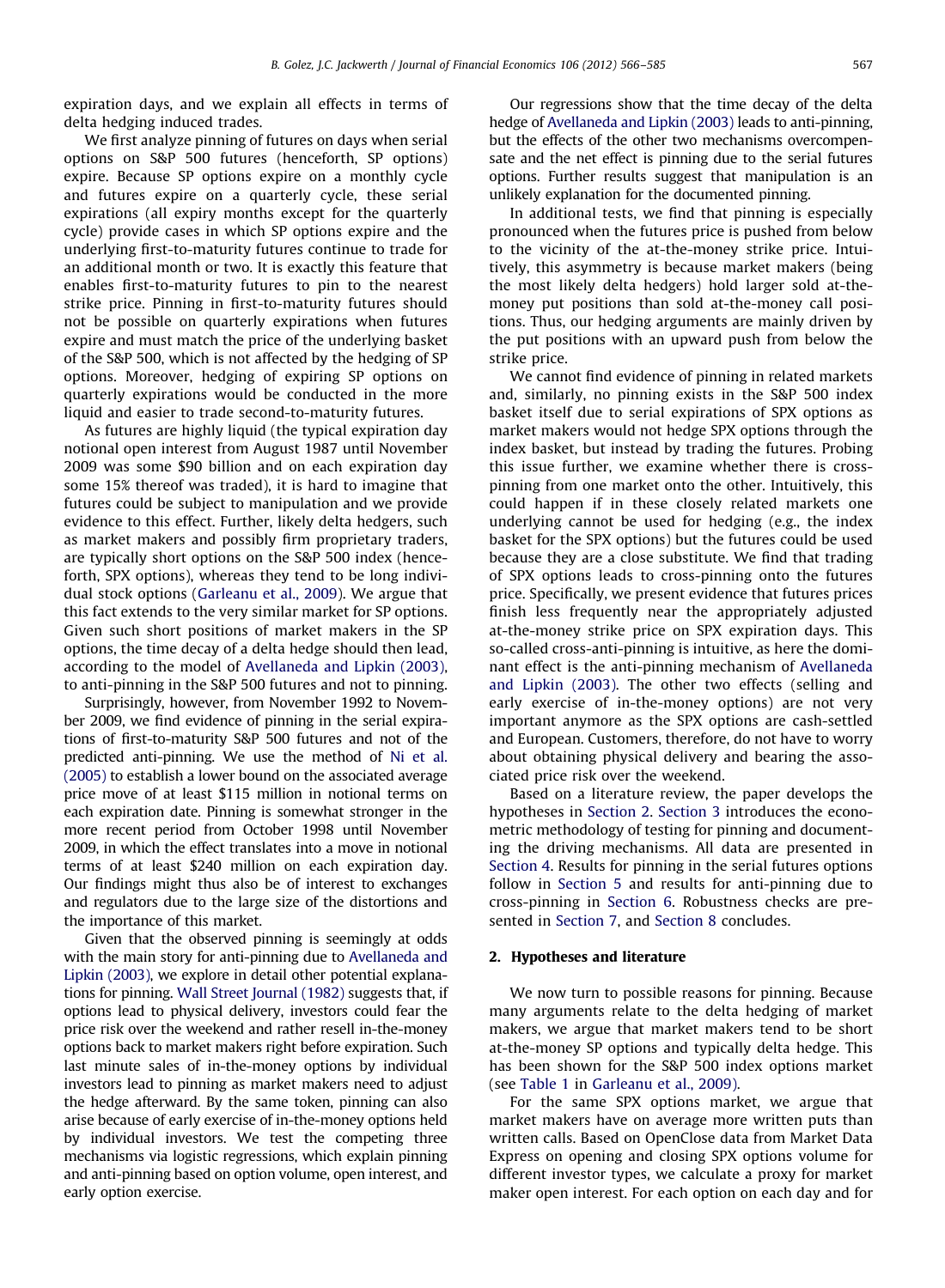each investor type, we first calculate the daily change in open interest as opening buy minus closing buy plus closing sell minus opening sell. For market makers, we set this value to be the negative of the sum of changes in open interest for nonmarket makers. Then we aggregate these daily changes in the open interest for each option from the day it first appears in the data until and including one day before the expiration day. For the period from November 1992 to November 2009, results imply that, one day before expiration, market makers hold on average –1840 at-the-money calls and –12,315 at-the money puts.

Unfortunately, such data are not available for the futures options market. However, we believe that market maker positions are likely to be similar because the two markets are closely related. The correlation between the S&P 500 index and the first-to-maturity futures in the period from 1983 to 2009 is 0.9999. Further, trading activity in the SPX options market and the SP options market are highly related. Correlations of near-the-money open interest and volume between the two markets during the last five days leading up to expiration Friday are 0.86 and 0.79, respectively. $3$  We, thus, assume that market makers in the SP options market hold similar positions as in the SPX options market, i.e., market makers are typically short at-the-money SP options.

Individual investors do not normally hedge their positions because they are often constrained by transaction costs and financial know-how in hedging. Less clear is the role of firm proprietary traders who might hedge or not. [Garleanu et al. \(2009\)](#page-18-0) find that the market share of firm proprietary traders tends to be small and show that including or excluding them as hedgers does not affect results. We, thus, use market makers as our hedgers for the remainder of the paper but realize that some firm proprietary traders might also hedge their positions.

Given the symmetry in the arguments, we explain all pinning mechanisms in terms of a sold call position and state differences with respect to a sold put position only when necessary. We, thus, take the perspective of market makers who typically hold short positions. The simplest mechanism is the change of delta hedging a sold call option position as the underlying future moves. As shown in Fig. 1, just before expiration, a sold call with the futures price close to the strike price has a negative delta of about  $-0.5$ , which is hedged with  $+0.5$  long futures. The delta values are not exact but are simply meant to suggest possible values and magnitudes. As the future falls, the call gains delta and, thus, the hedger needs to lose delta by selling futures in the falling market. The reverse mechanism operates in increasing markets. This effect amplifies movements of the underlying future, which leads to higher volatility; see [Pearson](#page-19-0) [et al. \(2007\).](#page-19-0) However, this mechanism does not lead to pinning as postulated by [Krishnan and Nelken \(2001\)](#page-18-0) because the hedging pressure does not revert at the strike price of the option.



Fig. 1. Delta hedging of a short call. This figure depicts the hedging of an at-the-money sold call. F denotes the future and  $\Delta F$  is the change in the futures price. K is the strike price. The delta of the hedge is noted at the top of the figure; the delta of the call, at the bottom.



Fig. 2. Pinning mechanism of [Avellaneda and Lipkin \(2003\)](#page-18-0). This figure depicts the hedging of an at-the-money sold call. F denotes the future and  $K$  is the strike price. The delta of the hedge is noted at the top of the figure; the delta of the call, at the bottom. The figure demonstrates how the hedge for different levels of the futures price changes as time passes from  $t_0$  (dotted line) to  $t_1$  (solid line). The resulting adjustment trades to the hedge cause anti-pinning as indicated by the arrows.

## 2.1. Delta hedging and time decay effect [\(Avellaneda and Lipkin, 2003](#page-18-0))

[Avellaneda and Lipkin \(2003\)](#page-18-0) argue that the time decay of delta hedges of long option positions leads to pinning.4 Alas, given that index option market makers typically hold short (i.e., written) option positions, their mechanism leads to anti-pinning in the index futures. As shown in Fig. 2, initially at  $t_0$  the hedge slightly below the strike price of the option is about  $+0.25$ . As expiration comes very close at time  $t_1$ , the delta of the option moves from about  $-0.25$  to almost 0. Thus, the hedge involves selling the future to unwind the hedge as expiration nears and the futures price is below the strike. As a result, the futures price is being pushed downward and away from the strike. A similar mechanism establishes the predicted anti-pinning for the case in which the futures price is above the strike price, which we depict for a delta of the call of  $-0.75$ . Here, buying the future to increase the hedge pushes the futures price upward and away from the strike.

 $3$  We define near-the-money as options with moneyness between 0.95 and 1.05. We calculate correlations for all the expirations in the period from January 1990 to December 2009 when we have data for SPX options from Market Data Express.

<sup>4</sup> See also [Jeannin et al. \(2007\).](#page-18-0) The implications of [Avellaneda and](#page-18-0) [Lipkin \(2003\)](#page-18-0) hold also in the equilibrium model with feedback effects of [Nayak \(2007\).](#page-18-0)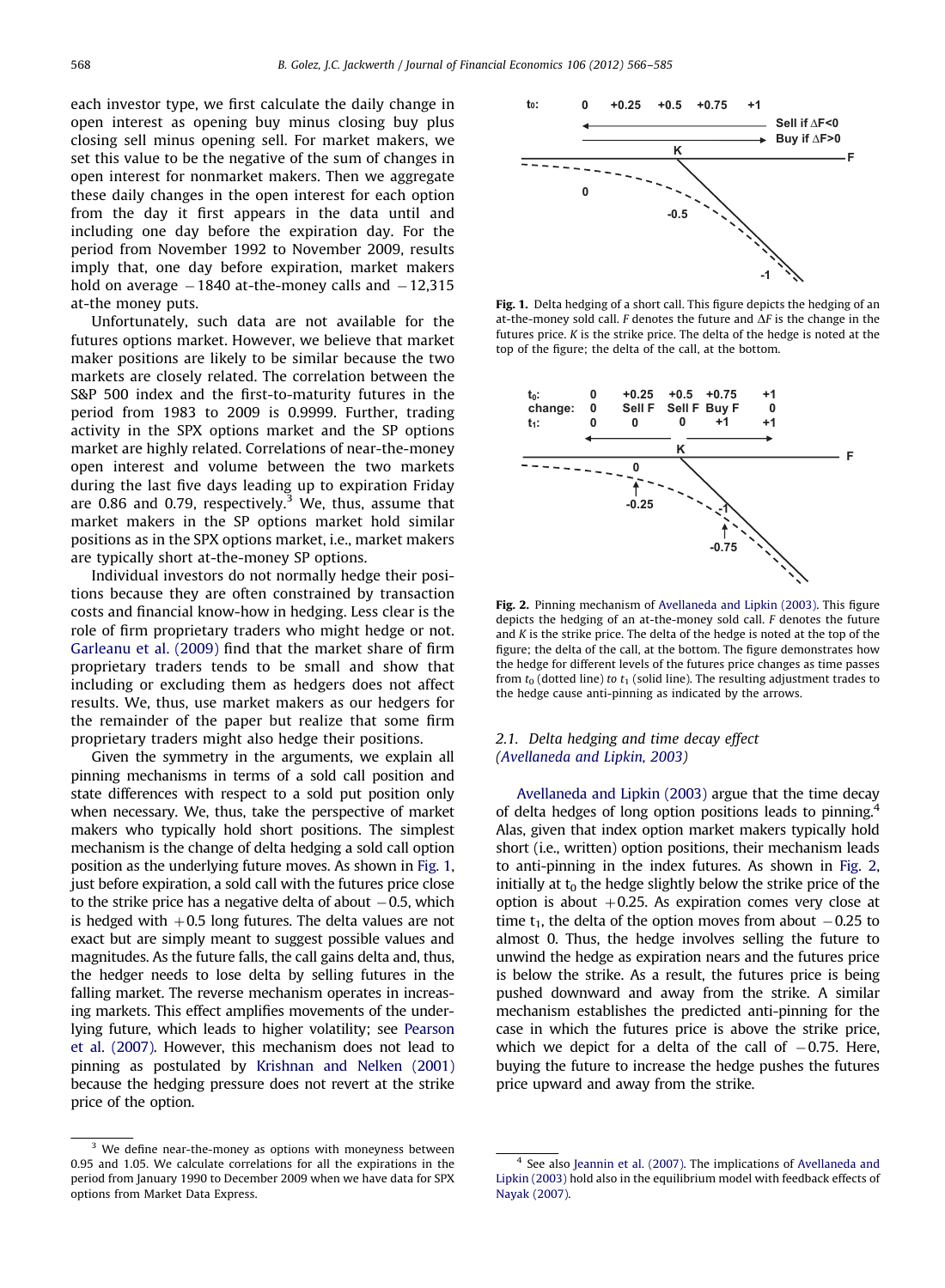The main hypothesis related to [Avellaneda and Lipkin](#page-18-0) [\(2003\)](#page-18-0) (we express all hypotheses in terms of pinning; anti-pinning then being a lessening of pinning) is based on the maintained assumption that market makers are typically short options.

#### Hypothesis AL-1. At-the-money open interest decreases pinning.

The larger the at-the-money open interest on expiration Friday, the larger are the sold option positions that market makers need to hedge.<sup>5</sup> Thus, the higher the open interest, the weaker the pinning and the stronger the antipinning effect.

We use end-of-day options data in this study. As end-ofday open interest on expiration Friday is theoretically zero, we use open interest on the Thursday before expiration Friday. We follow here [Ni et al. \(2005\).](#page-18-0) However, as options are actively traded during expiration Friday, Thursday open interest does not reflect exactly Friday open interest. Thus, we complement the main hypothesis with two additional hypotheses related to option trading activity on expiration Friday: option volume and option early exercise.

## Hypothesis AL-2. At-the-money option volume increases pinning.

At-the-money option volume on expiration Friday is partly related to the closing of open positions, which will expire at day end. Thus, it is reasonable to presume that while some option volume opens new positions, the net effect is to close positions. Assuming reasonably stable proportions, larger volume should then lead to more closures of positions, thus reducing open interest and the hedging needs of market makers. As a result, there should be less anti-pinning and more pinning.<sup>6</sup>

## Hypothesis AL-3. At-the-money early option exercise increases pinning.

Early exercise of individual investors long positions would lead to reduced short positions of market makers and, thus, to reduced hedging needs. This would weaken the anti-pinning and strengthen pinning.

## 2.2. Reselling of slightly in-the-money options

[Wall Street Journal \(1982\)](#page-19-0) argues that individual investors dislike long in-the-money option positions at expiration because they expose individual investors to price risk over the weekend. This concern is relevant for the SP options because they settle with physical delivery and the investor is then stuck with an unhedged futures position until after the weekend. Thus, investors sell their in-the-money



Fig. 3. Pinning mechanism of [Wall Street Journal \(1982\)](#page-19-0). This figure depicts the hedging of an at-the-money sold call. F denotes the future and  $K$  is the strike price. The delta of the hedge is noted at the top of the figure; the delta of the call, at the bottom. The figure demonstrates how the hedge changes for different levels of the futures price as the unhedged investor sells the in-the-money option to market makers (the dashed line at  $t_0$  is before the sale and the dotted line at  $t_1$  is thereafter). The resulting hedge-adjustment trades cause pinning as indicated by the arrows.

positions to market makers who then need to adjust the hedge on the typical market maker short option position. In Fig. 3, the futures price starts above the strike price at some time  $t_0$  before expiration and the in-the-money call changes its delta from about  $-0.75$  to 0 as it is being sold back to market makers. The hedge needs to be unwound, and selling 0.75 futures pushes the futures price down toward the strike. Below the strike price nothing happens as the out-ofthe-money call is held by the individual investor and hedged by market makers as before. The opposite story unfolds below the strike price for puts, which now pushes up the futures price toward the strike due to buying pressure as the hedge is unwound.

The described effects are applicable only to near-themoney options. As deep-in-the-money options are unlikely to finish out-of-the-money, investors resell them already several days before the expiration. It is only for near-the-money options that investors are uncertain whether their options will expire in- or out-of-themoney. Hence, investors wait until right before expiration and then sell their options if they go in-the-money.

Our hypotheses related to [Wall Street Journal \(1982\)](#page-19-0) are twofold.

## Hypothesis AN-1. At-the-money call volume increases pinning from above the strike price.

Volume is related to the closing of hedge positions. Thus, at-the-money call volume measures investors' activities as calls go in-the-money and leads to directional pinning, namely, to increased pinning from above the strike price as the futures price is being pushed downward and closer toward the strike price. We define pinning from above as a situation in which there is pinning and the futures price is being pushed below its fair value; details, also on pinning from below, follow in [Section 3.](#page-4-0)

## Hypothesis AN-2. At-the-money put volume increases pinning from below the strike price.

The mechanism is exactly the opposite of Hypothesis AN-1.

<sup>5</sup> Options on S&P 500 futures typically expire on the third Friday of the month. Occasionally, due to holidays, the expiration falls on the Thursday before the third Friday of the month. In our sample, this happens twice and we include those two months. For simplicity, we use the expression ''expiration Friday'' to denote all expirations, including those that fall on a Thursday.

<sup>6</sup> For parts of our cross-pinning sample, we even have (small and middle) customer closing buy data, which more accurately measure the quantity of interest: the number of open long positions of at-the-money options that are being closed by individual traders on the expiration day.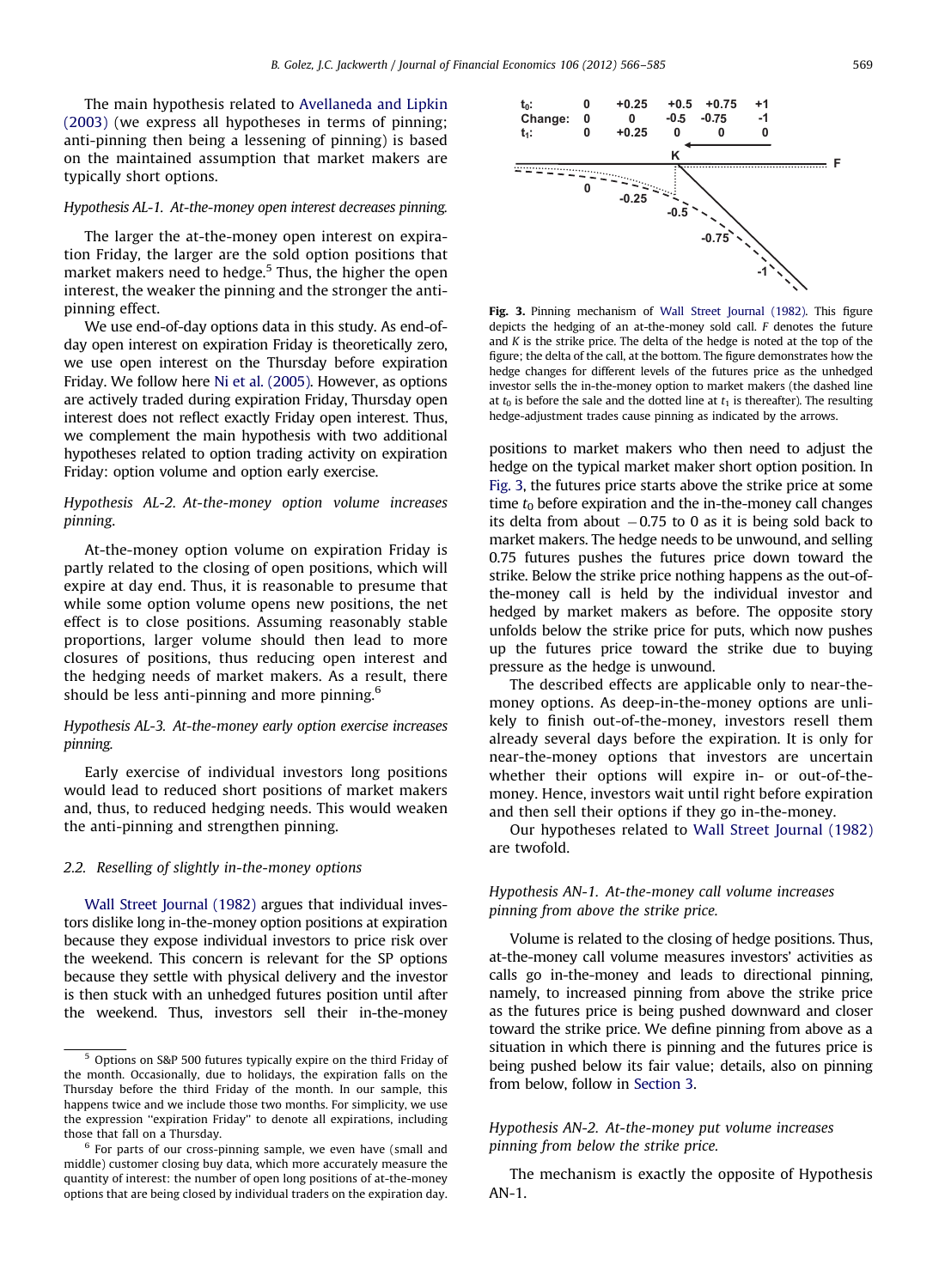#### <span id="page-4-0"></span>2.3. Early exercise of slightly in-the-money options

The next potential explanation of pinning is due to early exercise of in-the-money call options and simultaneous selling of the delivered underlying future by individual investors. This puts downward pressure on the futures price and, as the effect reverses for in-the-money put options, early options exercise can explain pinning. This behavior has been shown in [Chiang \(2010\)](#page-18-0), albeit with a focus on the underlying stock returns and without referring to pinning.

The mechanism is very similar to [Wall Street Journal](#page-19-0) [\(1982\)](#page-19-0) but based on individual investors exercising their American in-the-money options instead of selling them as in [Wall Street Journal \(1982\)](#page-19-0). This is a realistic concern as the SP options are American. Individual investors then buy the necessary future for delivery (in case of a put) or sell the delivered future (in case of a call) right away in the market. However, the results are just the same in terms of hedging and pinning as in [Wall Street Journal](#page-19-0) [\(1982\)](#page-19-0). The hypotheses related to early option exercise are twofold again.

## Hypothesis EARLY-1. At-the-money call early option exercise increases pinning from above the strike price.

At-the-money call early option exercise measures investors winding down positions as the calls go in-the-money and leads to directional pinning, namely, to increased pinning from above the strike price as the futures price is being pushed downward and closer toward the strike price.

Hypothesis EARLY-2. At-the-money put early option exercise increases pinning from below the strike price.

The mechanism is exactly the opposite of the Hypothesis EARLY-1.

## 2.4. Manipulation of the underlying

Observationally equivalent to the pinning mechanisms of [Wall Street Journal \(1982\)](#page-19-0) and the early exercise explanation is the market manipulation mechanism of [Ni et al. \(2005\).](#page-18-0) Here, sophisticated market participants with short positions (i.e., typical market makers in the SP options or firm proprietary traders) could gain from manipulating the futures price. Namely, pushing the futures price downward from above the strike price would reduce payments to individual investors with long call option positions, while pushing the futures price upward from below the strike price would reduce payments to individual investors with long put positions. We investigate to what extent pinning can be explained by the hedging mechanisms of [Wall Street Journal \(1982\)](#page-19-0) and early exercise mechanism. Residual pinning could then be attributable to market manipulation and would show up as additional explanatory power of the volume of futures trading, which we use to measure manipulation. A concern here is that futures volume could be related to all our hedging mechanisms. However, correlations with other regressors tend to be low and negative.

Still, it is hard to see that the highly supervised market makers could manipulate the futures price, a point also argued in [Ni et al. \(2005\)](#page-18-0). That would leave only firm proprietary traders, with relatively small positions when compared with market makers, as potential manipulators. As the futures market is very large and liquid, any manipulation should be rather difficult as it would involve large unhedged trades to move the futures price sufficiently for the purpose of manipulation. $7$  Such trades would leave the manipulator vulnerable to price risk over the weekend, which is undesirable for the manipulator. Further, the risk of detection of the manipulation further diminishes the interest of market makers in such activities. Moreover, pinning itself is risky for the manipulator (so-called pin risk) and manipulation would increase this risk. Pin risk arises because, due to transaction costs, option writers (i.e., market makers) cannot predict with certainty whether the marginally in-the-money options will be exercised at expiration. Hence, pinning aggravates the risk of ending up with a naked position in the future over the weekend. Finally, small movements of the futures price through the strike price lead to dramatic adjustments in the hedge (for a short call the delta of the hedge goes from zero to one as the futures price moves through the strike price from below). As a result, the manipulator should be wary to increase pinning through manipulation and needs to carefully balance benefits and costs.

## Hypothesis NI-1. Futures volume is insignificantly related to pinning after accounting for delta hedging.

Once we account for the delta hedging based explanations of pinning, we do not expect manipulation to play a role anymore. Hence, adding futures volume as a variable should not contribute significantly to explaining pinning.

## 2.5. Volatility and pinning

Pinning could also be related to general conditions in the futures market. In times of high volatility when the futures price crosses several strikes in a single day, we can expect that futures volatility obscures pinning effects, a point also made by [Avellaneda and Lipkin \(2003\)](#page-18-0). In their model the strength of the anti-pinning force is inversely related to the volatility of the underlying. The same logic of volatility weakening the pinning effect applies also to the other explanations of pinning, namely, [Wall Street](#page-19-0) [Journal \(1982\)](#page-19-0) and early option exercise.

## Hypothesis NI-2. Futures volatility decreases pinning.

Futures volatility makes delta hedging of market makers more difficult and is, therefore, negatively related to pinning.

## 3. Methodology

We are interested in testing for (anti-)pinning in different option classes associated with the S&P 500 index

 $7$  [Stivers and Sun \(2011\)](#page-19-0) find that expiration week returns on stocks with large option open interest can even be detected in the index itself.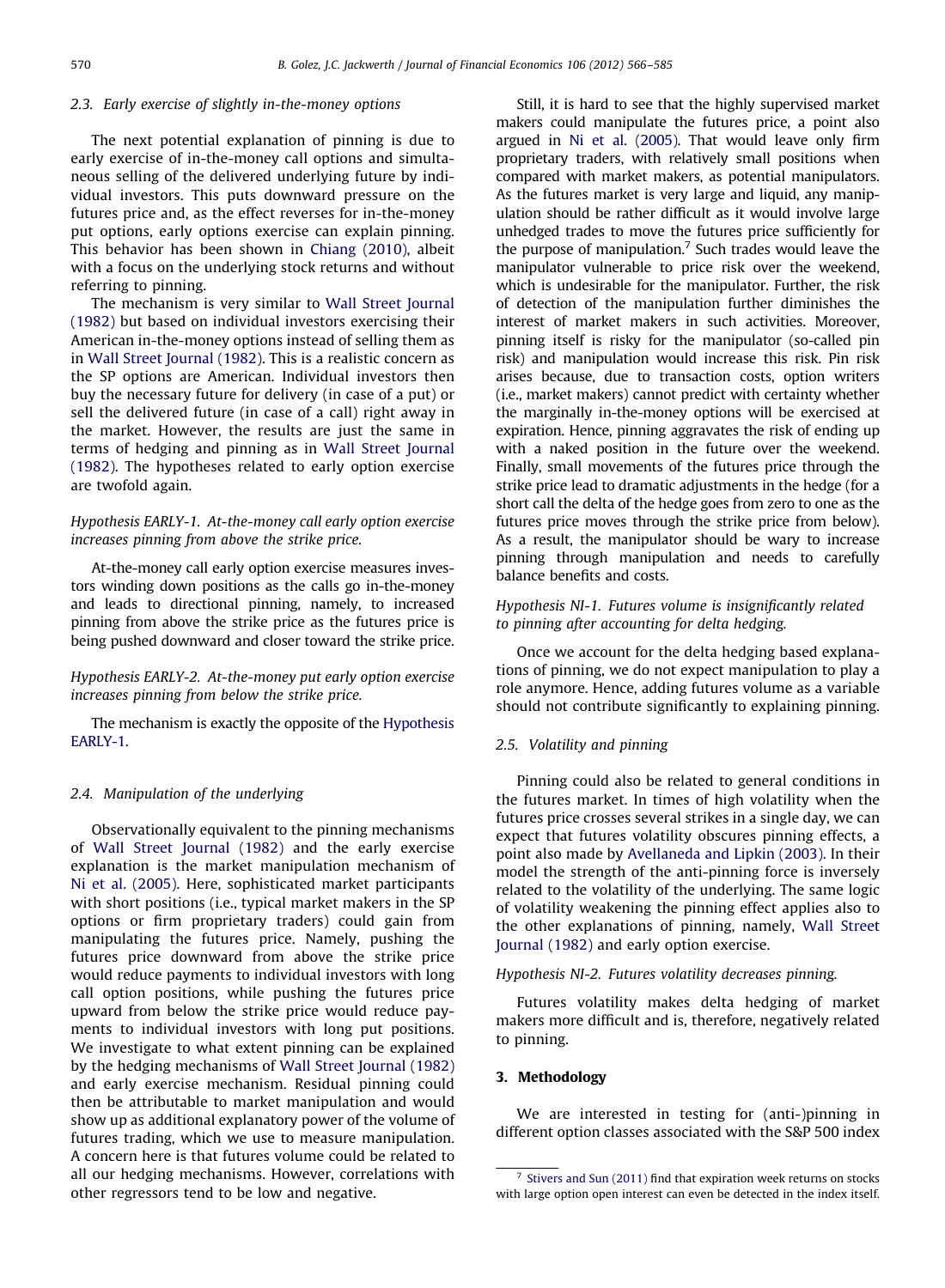<span id="page-5-0"></span>and, given that we find such pinning, in explaining which mechanisms drive it. For the purpose of testing for pinning, we employ logistic regressions with fixed effects; see [Ni et al. \(2005\)](#page-18-0). We use ten days before and after each expiration day. Our logistic model is

$$
Pr(Pinn\_sym_t = 1) = \frac{1}{1 + e^{[-(\alpha + \beta Dumm_t)]}},
$$
\n(1)

where  $Pinn\_sym_t$  is a binary variable, which is one if the futures price at settlement is within \$0.375 below or above the at-the-money strike price and zero otherwise. We vary the size of the interval in the robustness section to \$0.25 and \$0.5. We always take the at-the-money strike price to be the strike price closest to the futures settlement price.<sup>8</sup>

$$
Pinn\_sym_t = \begin{cases} 1, & \text{if } |Fut_t - K_t^{ATM}| \le 0.375; \\ 0, & \text{otherwise.} \end{cases}
$$
 (2)

We define  $Dumm_t$  as one for expiration days and zero otherwise. The above logistic regression tests if pinning on expiration days is significantly higher than on nonexpiration days. We also compare pinning on expiration days with pinning due to independent draws from a uniform distribution of futures prices. Results are similar, and we typically do not report those p-values.

Furthermore, we split  $Pinn\_sym_t$  into pinning from above, Pinn  $above<sub>t</sub>$ , and pinning from below, Pinn below<sub>t</sub>, and use them as alternative dependent variables in Eq. (1). We define Pinn\_above<sub>t</sub> as a case in which the futures price is pushed below its fair value;  $Pinn\_below_t$ , the futures price is above its fair value. We calculate the fair value of the first-to-maturity futures settlement value,  $Fut_t^*$ , by adjusting the second-to-maturity futures settlement value. We obtain the adjustment factor for each day by matching within minute observations of firstto-maturity futures and second-to-maturity futures and by calculating their ratios and taking the median of these ratios for all matched pairs between 9:00 and 14:30.

$$
Pinn\_above_t = \begin{cases} Pinn\_sym_t = 1 \text{ and } Fut_t \leq Fut_t^*; \\ 0, & \text{otherwise}; \end{cases}
$$
\n(3)

$$
Pinn\_below_t = \begin{cases} Pinn\_sym_t = 1 \text{ and } Fut_t \geq Fut_t^*; \\ 0, & \text{otherwise.} \end{cases}
$$

Once we establish (anti-)pinning, we explore which mechanisms can explain pinning. We use logistic regressions in which we drop the expiration dummy and focus only on expiration Fridays. In accordance with our hypotheses, we use in Eq. (5) additional right-hand-side variables such as option open interest, option volume, option early exercise, and others.

$$
Pr(Pinn\_sym_t = 1) = \frac{1}{1 + e^{[-(\alpha + \beta \text{ right-hand-side variables}_t)]}}.
$$
 (5)

## 4. Data

We now turn to the description of the data sources and the definitions of variables.

## 4.1. Data sources

We obtained the whole history of daily data for S&P 500 futures and SP options on S&P 500 futures directly from the Chicago Mercantile Exchange (CME). The futures data provide daily open, high, low, close, and settlement prices along with the daily open interest and volume for all maturities of futures from their introduction on April 21, 1982 to December 31, 2009. In addition, we purchased from CME the intradaily record of all futures trades for the same sample. The SP options data provide daily open, high, low, and close prices along with the daily open interest, volume, and early exercise for all individual options from their introduction on January 28, 1983 to December 31, 2009.

In tests for cross-pinning we also employ daily data for SPX options on the S&P 500 index for the period January 2, 1990 to December 31, 2009, which we obtained from Market Data Express. The SPX options data come with daily open, high, low, close prices, open interest, and volume for all individual SPX options, as well as the value of the underlying S&P 500 cash index. Our primary variable of interest is not volume per se but the number of open contracts bought by individual customers that are being closed on expiration days. To this end, we also bought for the same sample the SPX OpenClose data from Market Data Express. Here we have daily observations for each option of open buy, close buy, open sell, and close sell for the four trader groups small customers, middle customers, large customers, and firm proprietary traders. Unfortunately, similar data are not available from the CME for the SP options.

To test for pinning in the S&P 500 cash index, we also obtained the special AM exercise-settlement values (called SOQ or SET) of the SPX options from Market Data Express.<sup>9</sup> Quarterly SOQ values run from June 1991 to December 2009, and serial SOQ values run from November 1992 to November 2009.

As it is standard in derivatives research, we regularly eliminate two crash months, October 1987 and October 2008. We include two expiration days that fall on Thursdays as opposed to Fridays. However, ignoring these observations has almost no effect on the results. [Appendix A](#page-16-0) elaborates further on the main characteristics of the S&P 500 derivatives and the changes in the settlement procedures of these <sup>8</sup> In case of cross-pinning in Section 6, where we investigate the derivatives. [Appendix B](#page-16-0) details the raw data processing.

impact of SPX options trading onto the futures price, some of our quantities need to be redefined accordingly, e.g., the at-the-money strike price is typically the cost-of-carry adjusted strike price defined with respect to the S&P 500 index.

<sup>&</sup>lt;sup>9</sup> The SOQ is determined by the first opening prices of all the constituents of the index.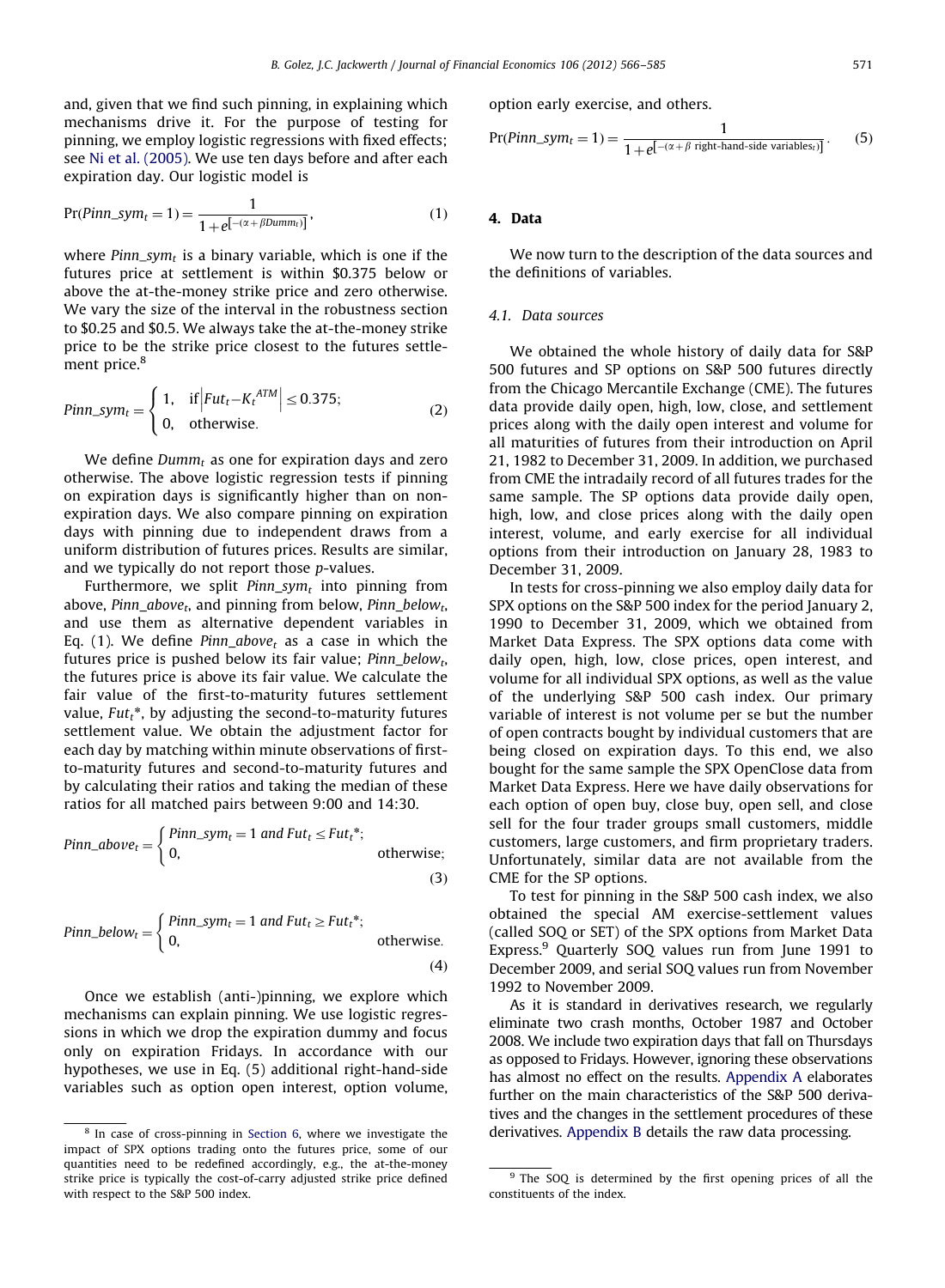## <span id="page-6-0"></span>4.2. Variable definition

Having defined our dependent variables, we now define our independent variables.<sup>10</sup> First, at-the-money open interest is measured on the Thursday before expiration with respect to the at-the-money strike price on the expiration Friday. The variable is composed of at-themoney call and at-the-money put open interest. The variables are labeled OI, Call\_OI, and Put\_OI.

Second, at-the-money volume is measured with respect to the at-the-money strike price on expiration Friday. Again, it is composed of at-the-money call and at-the-money put volume. The variables are labeled VOL, Call\_VOL, and Put\_VOL.

Third, at-the-money early option exercise is measured with respect to the at-the-money strike price on the expiration Friday. Again, it is composed of at-the-money call and at-the-money put early option exercise. The variables are labeled OE, Call\_OE, and Put\_OE. Disconcertingly, early option exercise almost exclusively takes a value of zero during the first half of the sample. We are uncomfortable with imputing the values through some statistical procedure because too many observations have zero value. Instead, we define a short sample in which the early option exercise is nonzero (October 1998 until November 2009). We can then analyze the effect of early options exercise during the short sample.

Fourth, Fut vol measures the volume of futures contracts traded on the expiration Friday.

Last, Fut\_sigma measures the volatility of futures one day before expiration Friday. We use the Thursday before expiration Friday to avoid endogeneity problems arising from the fact that pinning itself could lower the futures volatility on the expiration Friday. We approximate volatility by the [Parkinson \(1980\)](#page-19-0) scaled daily realized range (see [Martens and van Dijk, 2007](#page-19-0)):

$$
Fut\_sigma = \frac{(\log(Fut\_high) - \log(Fut\_low))^2}{4\log(2)},
$$
\n(6)

where Fut\_high is the intradaily futures high price and Fut\_low is the intradaily futures low price.

Some independent variables have missing values. Because no generally accepted treatment exists for missing variables, we eliminate the missing observations altogether. Results are robust to alternative treatments of missing observations and are not affected if we use zeros instead or if we replace missing observations by the sample mean of the untransformed missing variable. We provide details in [Section 7](#page-15-0).

## 5. Results for pinning

Now we present our results for pinning in the future due to serial SP options on the future. We start with the sample and descriptive statistics. We next discuss pinning

and thereafter explain the mechanisms that cause the pinning. Finally, we look at pinning in related markets.

## 5.1. Pinning sample

In our main tests, we focus on the settlement price of the first-to-maturity futures as those determine the value of the expiring SP options. Because SP options trade on a monthly cycle and futures trade on a quarterly cycle, we use the serial expiration months (all months excluding the quarterly cycle: January, February, April, May, July, August, October, and November). These serial expiration days provide a unique laboratory of cases in which SP options expire and the underlying future continues to trade for an additional month or two. It is exactly this feature that enables the futures price to finish in the proximity of the strike price. For the quarterly expirations, the situation is different because the underlying first-tomaturity future expires into the S&P 500 basket, which is not affected by hedging of SP options. Moreover, any hedging would be conducted in the more liquid and easier to trade second-to-maturity futures, a feature that we revisit in [Section 6.](#page-13-0)

While the serial SP options exist since August 1987, the first years of this sample involve simultaneously traded SPX options, which also expire Friday PM and can, therefore, disrupt pinning due to SP options. Our concern is that SPX options, just as the SP options, are most likely being hedged with first-to-maturity futures. As we show in [Section 6,](#page-13-0) such hedges might induce antipinning around the cost-of-carry adjusted strike price of the at-the-money SPX options. We then have two different forces, one due to pinning driven by the SP options and the other due to anti-pinning caused by the SPX options. Both forces have potentially interfering effects on the futures price. As we cannot establish clear rules for separating the effects, we do not use this period—in particular, small changes in what we consider the force field for pinning and anti-pinning in either sample lead to rather different results. Therefore, we start only in November 1992 when we can be certain that there is no more cross-pinning possible and end in November 2009 (long sample).

The variable early option exercise (OE) misses the first half of its values and we, therefore, analyze the effect of early option exercise only from October 1998 to November 2009 (short sample). The dependent variable, *Pinn sym*, is labeled Pinn sym<sup>L</sup> in the long sample and Pinn sym<sup>S</sup> in the short sample.

We next turn to some descriptive statistics and look at the complete time pattern of SP option trading activity (in number of contracts) on serial expiration dates as depicted in [Fig. 4](#page-7-0). The data are reported with missing values replaced by zeros. Panel A depicts at-the-money option open interest, Panel B depicts at-the-money option volume, and Panel C depicts at-the-money early option exercise. [Fig. 4](#page-7-0) demonstrates that the SP option activity on the serial expiration dates rose over the years. Open interest and volume steadily increased from 1987 until approximately 1996, then they decreased somewhat and ramped again from 2004 to 2009.

<sup>&</sup>lt;sup>10</sup> Here we explain variables for Section 5 and for parts of [Section 6](#page-13-0). In other parts of [Section 6,](#page-13-0) some of the variables need to be slightly redefined, which we explain below as required. For better readability, we drop the time index when referring to the variables in the main text.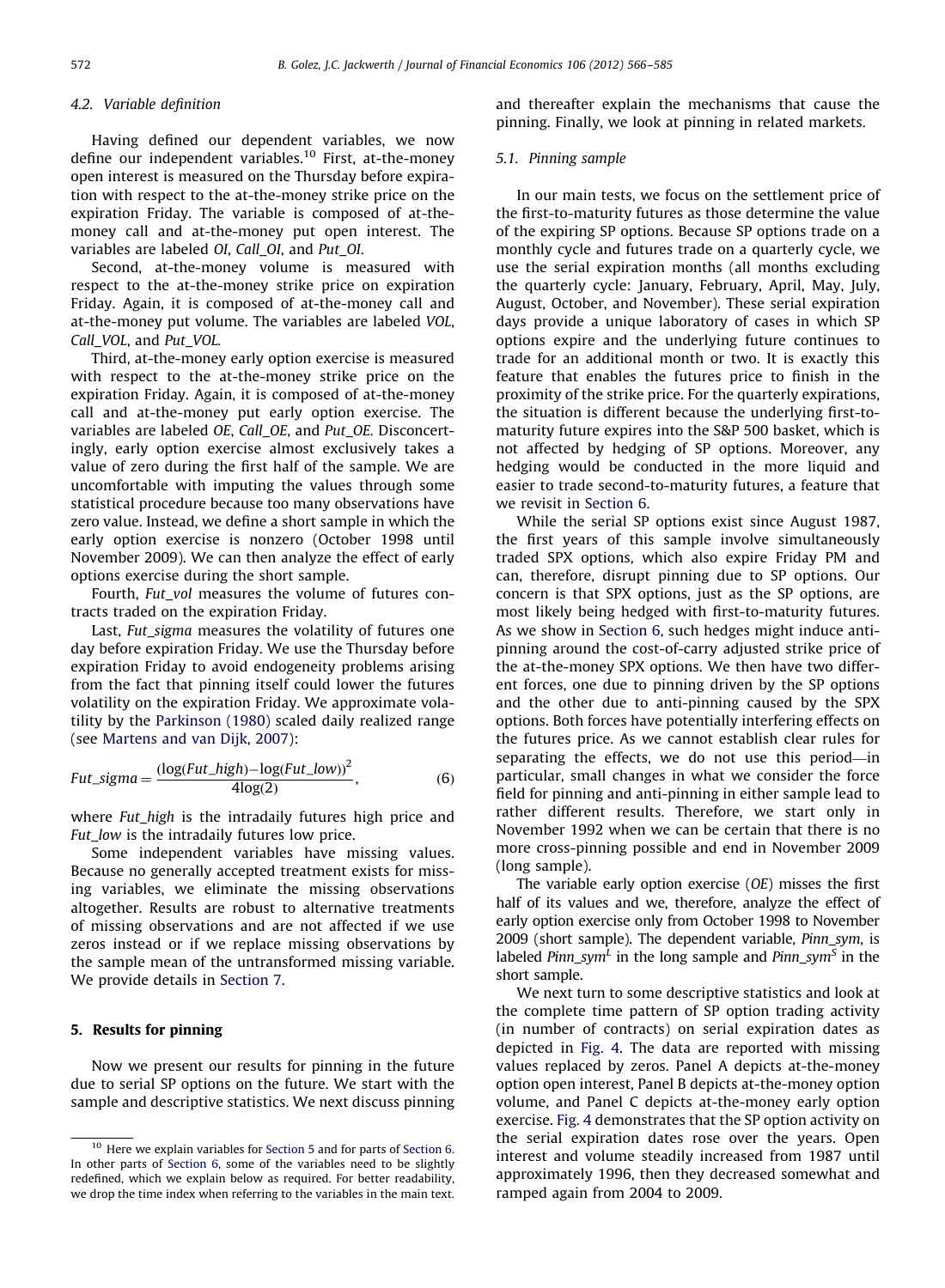<span id="page-7-0"></span>

Fig. 4. Time patterns of open interest, volume, and early exercise of at-the-money options. This figure depicts trading activity (in number of contracts) of serial options on Standard & Poor's 500 futures (SP options) for serial expiration dates between August 1987 and November 2009. Panel A depicts SP option open interest measured one day before the serial expiration Friday with respect to at-the-money strike price on the serial expiration date. Panel B depicts at-the-money option volume measured on the serial expiration Friday. Panel C depicts at-the-money early option exercise measured on the serial expiration Friday. Missing values are replaced by zeros.

[Table 1](#page-8-0) reports the summary statistics of the data for the long sample from November 1992 to November 2009. Summary statistics for early option exercise are based on the short sample from October 1998 to November 2009.

[Table 1](#page-8-0) already reveals some interesting findings. First, from November 1992 to November 2009, 21.32% of futures prices settle within \$0.375 of the strike price on the serial expiration Fridays. Assuming that futures prices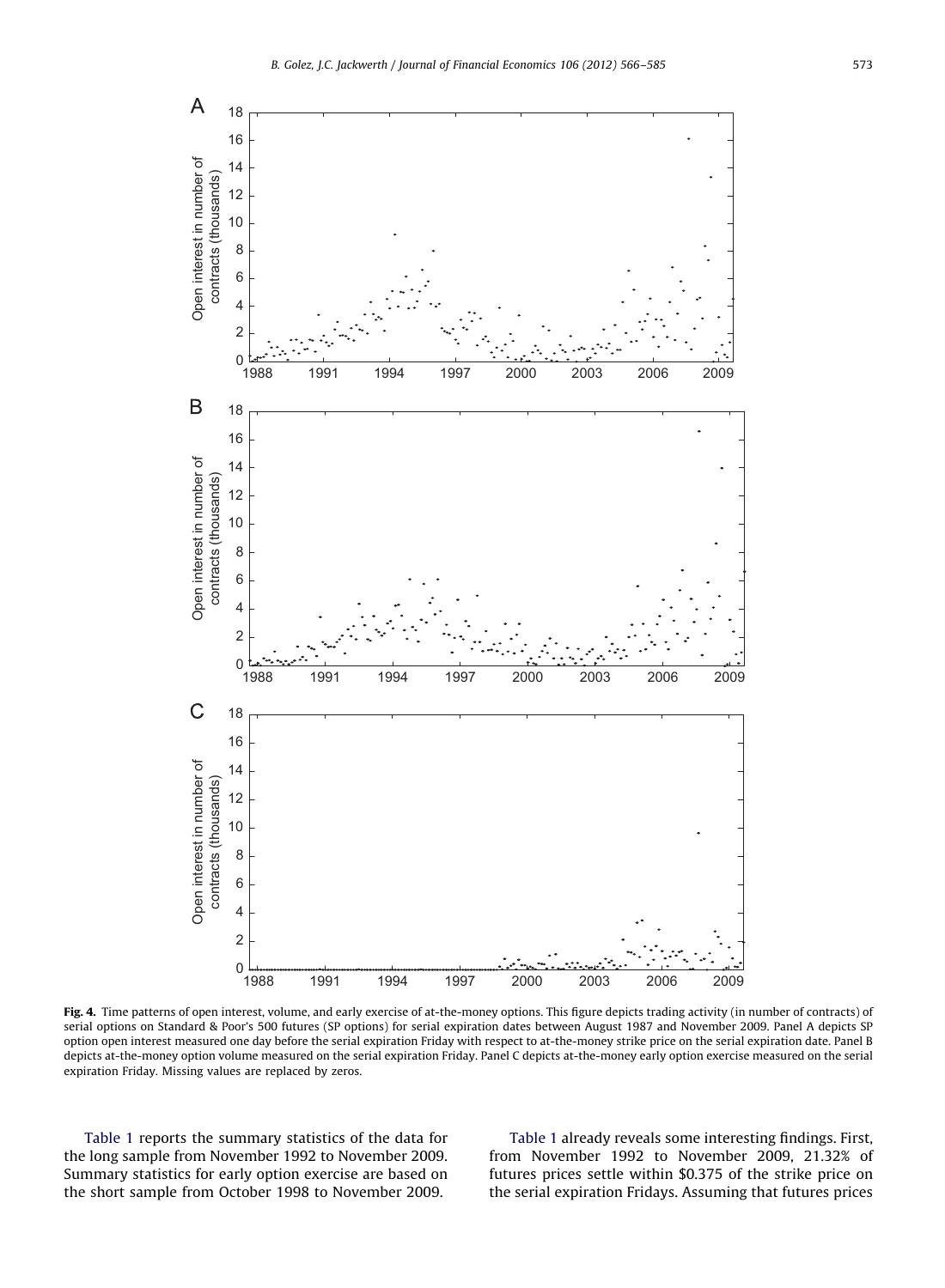## <span id="page-8-0"></span>Table 1

## Summary statistics.

This table collects the summary statistics for the serial expiration dates in the period November 1992 to November 2009 (excluding October 2008). Symmetric pinning Pinn sym is a binary variable, which is one if the futures settlement price is within \$0.375 to the left or right of the at-the-money strike price and zero otherwise. Pinn\_above (Pinn\_below) is a binary variable that takes a value of one if there is pinning and the futures settlement price is below (above) the fair value based on the second-to-maturity future and zero otherwise. At-the-money open interest OI is measured one day before the serial expiration day with respect to at-the-money strike price on the serial expiration day. At-the-money open interest is the sum of at-the-money call open interest Call OI and at-the-money put open interest Put OI. At-the-money volume VOL and at-the-money option exercise OE are both measured on the serial expiration date with respect to the at-the-money strike price. At-the-money volume is the sum of at-the-money call volume Call\_VOL and at-the-money put volume Put\_VOL. Similarly, at-the-money option exercise OE is the sum of at-the-money call option exercise Call\_OE and at-the-money put option exercise Put OE. Futures volume Fut vol measures number of futures contracts traded on the serial expiration Friday. Futures volatility Fut\_sigma is a scaled realized daily range measured one day before the expiration date. We omit missing observations. Numbers in brackets next to number of observations denote the number of nonmissing observations for each variable. Summary statistics for OE are based on the period October 1998 to November 2009. Variables measuring options and futures trading activity (OI through Fut\_vol) are expressed in thousands.

| Variable      | Number of observations | Mean    | Standard deviation | Minimum | Maximum  |
|---------------|------------------------|---------|--------------------|---------|----------|
| Pinn_sym      | 136 (136)              | 0.2132  | 0.4111             | 0.0000  | 1.0000   |
| Pinn above    | 136 (136)              | 0.0662  | 0.2495             | 0.0000  | 1.0000   |
| Pinn below    | 136 (136)              | 0.1471  | 0.3555             | 0.0000  | 1.0000   |
| <sup>OI</sup> | 136 (129)              | 2.8363  | 2.4610             | 0.0240  | 16.1640  |
| Call OI       | 136 (130)              | 1.6522  | 1.5499             | 0.0020  | 8.0940   |
| Put_OI        | 136 (134)              | 1.1771  | 1.5290             | 0.0010  | 11.6000  |
| <b>VOL</b>    | 136 (135)              | 2.4753  | 2.2920             | 0.0840  | 16.5940  |
| Call VOL      | 136 (135)              | 1.4042  | 1.6679             | 0.0260  | 11.8200  |
| Put VOL       | 136 (136)              | 1.0633  | 1.1310             | 0.0020  | 5.8510   |
| <b>OE</b>     | 89 (88)                | 0.8184  | 1.2123             | 0.0000  | 9.6610   |
| Call OE       | 89 (88)                | 0.4051  | 0.7288             | 0.0000  | 3.4800   |
| Put_OE        | 89 (89)                | 0.4087  | 0.8877             | 0.0000  | 7.2720   |
| Fut_vol       | 136 (136)              | 55.0479 | 23.9308            | 15.0600 | 160.5500 |
| Fut_sigma     | 136 (136)              | 0.1384  | 0.0941             | 0.0357  | 0.6830   |

are uniformly distributed between the option strike prices, which are spaced \$5 apart, we would expect 15% of the futures prices to finish within \$0.375 of the closest strike price.<sup>11</sup> The result is slightly stronger at 22.47% if the focus is on the short sample from October 1998 to November 2009, which is characterized by increased options trading activity.

Second, pinning from below the strike price is especially pronounced. For the full sample, while pinning from above the strike price amounts to 6.62%, pinning from below the strike price is 14.71%. In the short sample, the values are 7.87% for pinning from above and 14.61% for pinning from below.

To show that pinning is related to option expirations, we depict in [Fig. 5](#page-9-0) the pinning percentage for all days starting ten days before expiration to ten days after expiration. From November 1992 until November 2009, the expected frequency of 15% is elevated on expiration days as opposed to the ten preceding or following days (see Panel A). Panel B shows that this effect is somewhat stronger in the more recent period from October 1998 until November 2009.

Next we would like to gain some feeling for the economic importance of the futures price shifts. We employ the method of [Ni et al. \(2005\),](#page-18-0) who bound the expected absolute return shift from below by the absolute of the sum of absolute returns times the differences of their respective probabilities on expiration Fridays and nonexpiration Fridays. We repeat their Eq. (3) here:

$$
\left| E(\widehat{a}_i) - E(a_i) \right| \approx \left| \sum_{b=1}^{B} [\widehat{p}(b) - p(b)] a(b) \right|, \tag{7}
$$

where  $b=1,...,B$  indexes B absolute return intervals,  $a(b)$  is the absolute return of interval b, and  $\hat{p}(b) - p(b)$  is the difference in the probability that a future's absolute return falls in interval  $b$  on expiration and nonexpiration Fridays. [Ni et al. \(2005\)](#page-18-0) suggest using a very fine return grid, and we employ a spacing of 0.1 basis points (bps; going to 0.01 basis points does not affect our results in the first four decimals). We find in the long sample (November 1992 until November 2009) a shift of at least 11.00 bps from Thursday PM to expiration Friday PM. This translates into an average change in notional value of at least \$115 million based on an average futures open interest of 410,890 contracts at \$1013.46 each. An amazing \$59 million shifts solely within the last 30 min of trading. For the short sample (October 1998 until November 2009), the average shift from Thursday to Friday is even larger at \$240 million based on an average open interest of 515,694 contracts at \$1202.48 each. The last 30 min account for as much as \$105 million in this case.

[Table 2](#page-10-0) reports the unconditional correlation structure between the main variables. Among the set of considered variables, option volume exhibits the highest unconditional correlation with symmetric pinning at 0.36 and, thus, plays an important role for the documented pinning. Further, open interest (0.22) and early option exercise (0.22) are relatively

 $11$  Over longer horizons the futures prices are distributed according to some more complicated distribution, which is often assumed to be the lognormal. However, locally over any small interval, any continuous distribution is well approximated by a uniform distribution.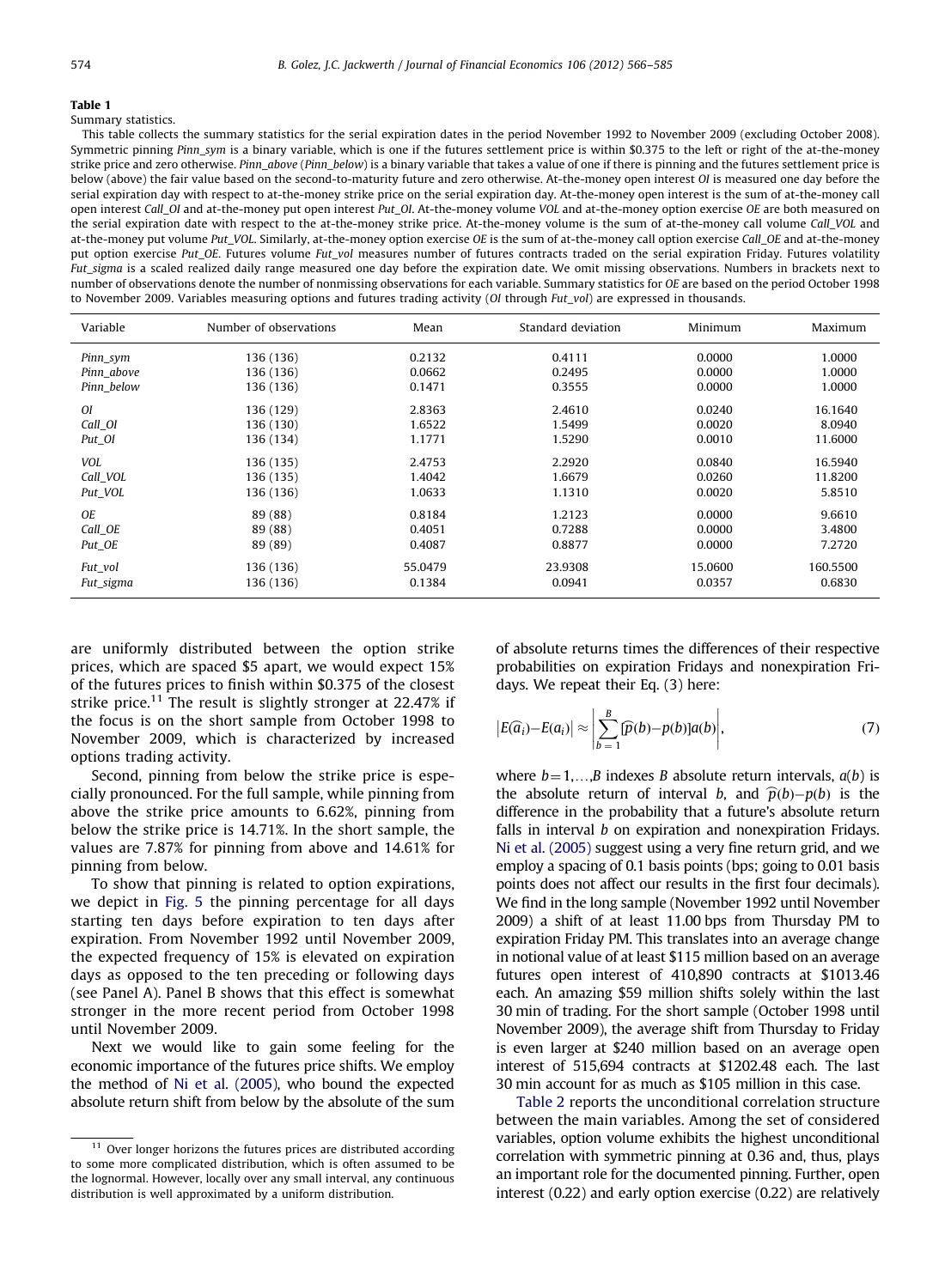<span id="page-9-0"></span>

Fig. 5. Percentage of Standard & Poor's (S&P) 500 futures finishing within  $+/-$  \$0.375 of the strike price. This figure depicts the percentage of S&P 500 futures settlement prices that are within the  $+/-$ \$0.375 range around the at-the-money strike price. This proportion should be 15% if prices are uniformly distributed around the strike price (horizontal line plus bounds for the 10th and 90th percentile based on a binomial distribution). The figure presents results for the ten days before and after the serial expiration dates and for the serial expirations themselves. Panel A depicts results for the period from November 1992 to November 2009, and Panel B depicts results for the period from October 1998 to November 2009. Both panels exclude October 2008.

strongly related to symmetric pinning. The positive sign for open interest is somewhat surprising because, according to the [Avellaneda and Lipkin \(2003\)](#page-18-0) anti-pinning argument, open interest should be negatively related to pinning. However, this unconditional correlation could be positive simply because open interest is highly correlated with option volume (pairwise correlation of 0.88). We show below that, conditional on option volume, open interest is always negatively related to symmetric pinning. Finally, as expected, futures volatility is negatively related to pinning  $(-0.13)$ . Slightly surprising is the negative correlation between futures volume and pinning ( $-0.11$ ). In untabulated results, we find that recomputing [Tables 1 and 2](#page-8-0) for the short sample changes the point estimates but generally confirms the above descriptive statistics.

## 5.2. Pinning does exist in the first-to-maturity future due to serial SP options

Using the long and short samples, we analyze if expiration Friday pinning (within \$0.375 below and above the at-the-money strike price) is stronger than pinning during the ten days before and after the expiration Friday. We collect all results for our logistic regressions of this section in [Table 3](#page-10-0).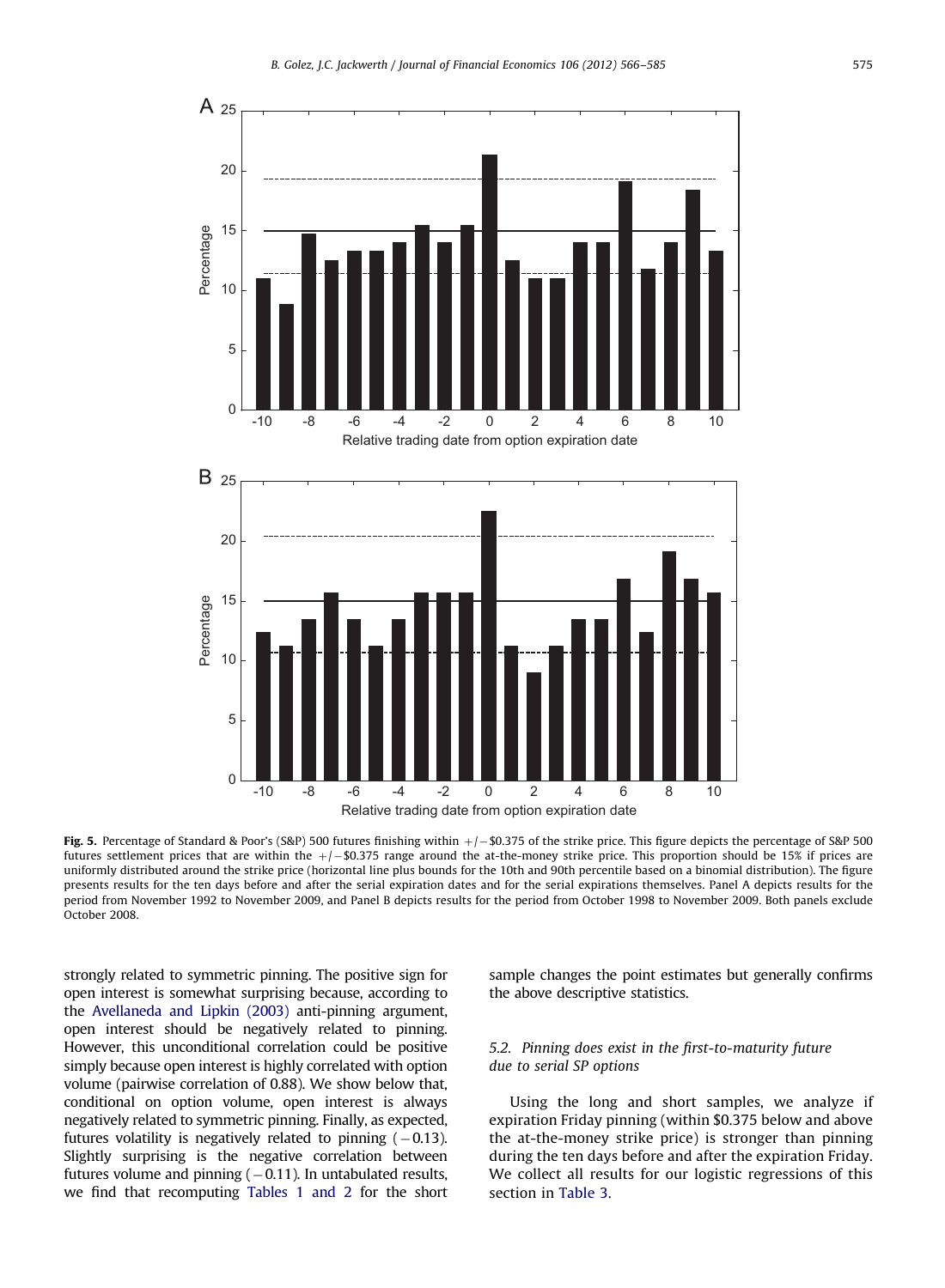#### <span id="page-10-0"></span>Table 2

Unconditional correlation structure for the main variables.

This table collects the unconditional correlations for the main variables for the serial expiration dates in the period November 1992 to November 2009 (excluding October 2008). Symmetric pinning Pinn\_sym is a binary variable, which is one if the futures settlement price is within \$0.375 to the left or right of the at-the-money strike price and zero otherwise. At-themoney open interest OI is measured one day before the serial expiration day with respect to at-the-money strike price on the serial expiration day. At-the-money volume VOL and at-the-money option exercise OE are both measured on the serial expiration date with respect to the at-the-money strike price. Futures volume Fut\_vol measures number of futures contracts traded on the serial expiration Friday. Futures volatility Fut sigma is a scaled realized daily range measured one day before the expiration date. We omit missing observations. Correlations for OE are based on the period October 1998 to November 2009.

|                                                       | Variable Pinn sym OI |        | VOL OE |                                                                                                                                                                            | Fut vol Fut sigma |
|-------------------------------------------------------|----------------------|--------|--------|----------------------------------------------------------------------------------------------------------------------------------------------------------------------------|-------------------|
| Pinn sym<br>ΩI<br>VOL.<br>OE.<br>Fut vol<br>Fut sigma | 1.0000               | 1.0000 |        | $0.2223$ $0.3641$ $0.2235$ $-0.1132$ $-0.1264$<br>$0.8845$ $0.7903$ $-0.1057$ $-0.1126$<br>$1.0000 \quad 0.7546 = 0.1180 = 0.0941$<br>$1.0000 - 0.1450 - 0.0361$<br>1.0000 | 0.1581<br>1.0000  |

For the long sample from November 1992 to November 2009 (136 expirations), we find in Model 1 supporting evidence for symmetric pinning, which affects the near maturity futures with a p-value of 0.01 when compared with other days. The evidence for pinning in the short sample from October 1998 to November 2009 (Model 2) is similarly strong with a p-value of 0.03, despite the reduced sample size (89 expirations).

We next investigate asymmetric pinning in the long sample. In Models 3 and 4 we analyze pinning from above and below, respectively. While we do not find supporting evidence for pinning from above (p-value of 0.99), the evidence is very strong for pinning from below (p-value of 0.00). These findings are consistent with our analysis of market maker positions in the SPX market reported in [Section 2,](#page-1-0) where we find short average positions of  $-1840$  at-the-money calls and  $-12,315$  at-the-money puts. The larger put positions would dominate aggregate pinning and, thus, we are not surprised that pinning from below due to the puts is stronger than pinning from above due to the calls. Below in the explanatory runs, we investigate the

#### Table 3

Logistic regressions for pinning.

This table presents results of the logistic regressions showing pinning, based on our long sample (November 1992 to November 2009; superscript L) and our short sample (October 1998 to November 2009; superscript S). Symmetric pinning Pinn sym is a binary variable, which is one if the futures settlement price is within \$0.375 below or above the at-the-money strike price and zero otherwise. Pinn\_above (Pinn\_below) is a binary variable that takes a value of one if there is pinning and the futures settlement price is below (above) the fair value based on the second-to-maturity future and zero otherwise. At-the-money open interest OI is measured one day before the serial expiration day with respect to at-the-money strike price on the serial expiration day. At-the-money open interest is the sum of at-the-money call open interest Call\_OI and at-the-money put open interest Put\_OI. At-themoney volume VOL and at-the-money option exercise OE are both measured on the serial expiration date with respect to the at-the-money strike price. At-the-money volume is the sum of at-the-money call volume Call\_VOL and at-the-money put volume Put\_VOL. Similarly, at-the-money option exercise OE is the sum of at-the-money call option exercise Call\_OE and at-the-money put option exercise Put\_OE. Futures volume Fut\_vol measures number of futures contracts traded on the serial expiration Friday. Futures volatility Fut\_sigma is a scaled realized daily range measured one day before the expiration date. We omit missing observations. Variables measuring options and futures trading activity (OI through Fut vol) are expressed in thousands. We report p-values in parentheses below each coefficient. Finally, we report the number of observations used for each regression.

| Right-hand side<br>regression<br>variables | $\mathbf{1}$<br>$Pinn_$<br>$sym_t$ | 2<br>$Pinn_{\pi}$<br>$sym_t$ | 3<br>$Pinn_$<br>above <sub>t</sub> | 4<br>$Pinn_$<br>$below_t$ | 5<br>$Pinn_$<br>$sym_t$  | 6<br>$Pinn_{-}$<br>$sym_t$ | 7<br>$Pinn_{-}$<br>$sym_t$ | 8<br>$Pinn_$<br>above <sub>t</sub> | 9<br>$Pinn_$<br>$below_t$ | 10<br>$Pinn_$<br>above <sub>t</sub> | 11<br>$Pinn_$<br>$below_t$ | 12<br>$Pinn_$<br>$sym_t$ | 13<br>$Pinn_{\pi}$<br>$sym_t$ | 14<br>$Pinn_$<br>$sym_t$     |
|--------------------------------------------|------------------------------------|------------------------------|------------------------------------|---------------------------|--------------------------|----------------------------|----------------------------|------------------------------------|---------------------------|-------------------------------------|----------------------------|--------------------------|-------------------------------|------------------------------|
| Constant $\alpha$<br>Dummy <sub>t</sub>    | $-1.85$<br>(0.00)<br>0.54          | $-1.82$<br>(0.00)<br>0.59    | $-2.64$<br>(0.00)<br>$-0.01$       | $-2.58$<br>(0.00)<br>0.83 | $-2.15$<br>(0.00)        | $-2.01$<br>(0.00)          | $-2.02$<br>(0.00)          | $-2.62$<br>(0.00)                  | $-2.43$<br>(0.00)         | $-2.67$<br>(0.00)                   | $-2.38$<br>(0.00)          | $-2.09$<br>(0.02)        | $-0.27$<br>(0.75)             | $-1.73$<br>(0.00)<br>$-0.22$ |
| Open Interest<br>$OI_{t-1}$                | (0.01)                             | (0.03)                       | (0.99)                             | (0.00)                    | $-0.35$                  | $-0.86$                    | $-0.87$                    |                                    |                           |                                     |                            | $-0.87$                  | $-1.08$                       | (0.42)                       |
| Volume VOL <sub>t</sub>                    |                                    |                              |                                    |                           | (0.09)<br>0.69<br>(0.00) | (0.02)<br>1.13<br>(0.00)   | (0.02)<br>1.13<br>(0.00)   |                                    |                           |                                     |                            | (0.02)<br>1.13<br>(0.00) | (0.01)<br>1.28<br>(0.00)      |                              |
| Option Exercise<br>$OE_t$                  |                                    |                              |                                    |                           |                          |                            | 0.05<br>(0.92)             |                                    |                           |                                     |                            | 0.05<br>(0.92)           | 0.13<br>(0.75)                |                              |
| Call_ $OI_{t-1}$                           |                                    |                              |                                    |                           |                          |                            |                            | $-1.07$<br>(0.04)                  |                           | $-1.33$<br>(0.06)                   |                            |                          |                               |                              |
| $Call\_VOL_r$<br>$Call_OE_t$               |                                    |                              |                                    |                           |                          |                            |                            | 0.99<br>(0.03)                     |                           | 1.06<br>(0.07)<br>0.49              |                            |                          |                               |                              |
| $Put\_OI_{t-1}$                            |                                    |                              |                                    |                           |                          |                            |                            |                                    | $-0.48$                   | (0.66)                              | $-0.88$                    |                          |                               |                              |
| $Put\_VOL_r$                               |                                    |                              |                                    |                           |                          |                            |                            |                                    | (0.11)<br>1.01<br>(0.00)  |                                     | (0.22)<br>1.40<br>(0.02)   |                          |                               |                              |
| $Put_OE_t$                                 |                                    |                              |                                    |                           |                          |                            |                            |                                    |                           |                                     | 0.10<br>(0.91)             |                          |                               |                              |
| $Fut\_vol_t$<br>$Fut\_sigma_{t-1}$         |                                    |                              |                                    |                           |                          |                            |                            |                                    |                           |                                     |                            | 0.00<br>(0.93)           | $-13.03$                      |                              |
| Number of<br>observations                  | 2813                               | 1839                         | 2813                               | 2813                      | 129                      | 82                         | 82                         | 130                                | 134                       | 83                                  | 87                         | 82                       | (0.03)<br>82                  | 2813                         |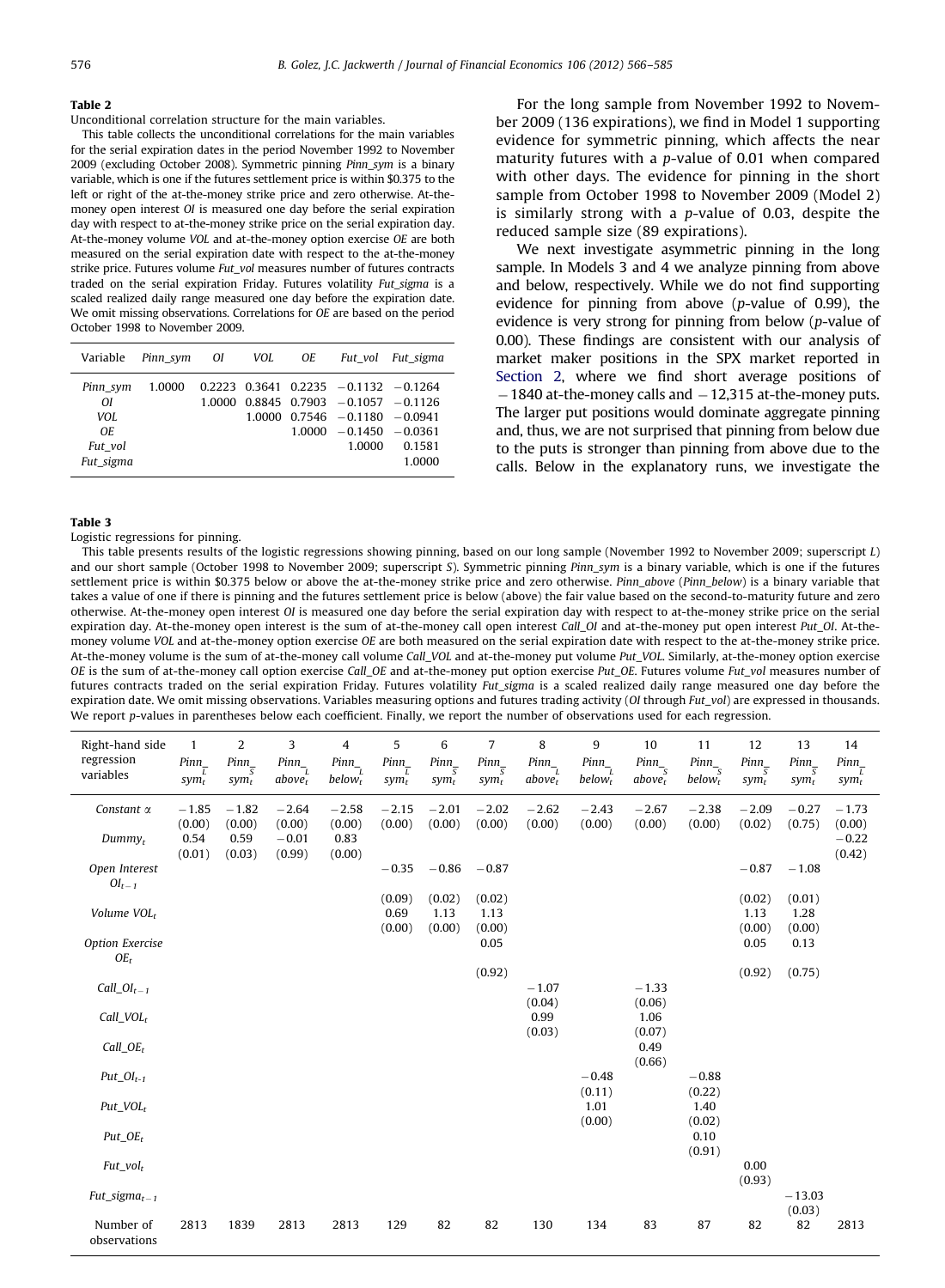

Fig. 6. Intradaily pinning. This figure depicts intradaily pinning percentages averaged either across all nonexpiration days (dashed line) or across all expiration days (solid line) in a +/– 10 day window around expirations. The sample period is from November 1992 until November 2009, and pinning is based on a symmetric pinning interval of  $+/-$  \$0.375 around the at-the-money strike price.

exact mechanisms for this behavior in more detail. In the short sample, the estimated coefficient is positive in both cases and the p-value for pinning from above is 0.68 and 0.01 for pinning from below.

Before launching into explanations for pinning, we also explore intradaily pinning. To this end, we form intervals of 5 min and use the first trade price in each interval. We then analyze the evolution of pinning on serial expiration days for expiration days and nonexpiration days during the  $+/-$  10 day around expirations. We always define the at-the-money strike price with respect to the futures settlement price. Fig. 6 plots the intradaily evolution of pinning and shows, interestingly, that pinning occurs only during the last half an hour of trading on serial expiration days, starting at around 14:45.

## 5.3. Mechanisms of pinning in the first-to-maturity future

Because we establish pinning in the first-to-maturity futures, we now embark on analyzing the mechanisms that drive this pinning. Our first set of hypotheses is based on the time decay in the delta hedge as modeled by [Avellaneda and Lipkin \(2003\)](#page-18-0).

Hypothesis AL-1. At-the-money open interest decreases pinning.

## Hypothesis AL-2. At-the-money option volume increases pinning.

In the long sample from November 1992 to November 2009, we find according to Model 5 that both variables have the expected signs: At-the-money open interest reduces pinning, and at-the-money volume increases pinning. While OI exhibits a p-value of 0.09, the effect of VOL is very strong with a p-value of 0.00. There is little autocorrelation in the residuals as the AR(1) of the residuals is statistically insignificant at 0.05.

We then investigate Hypothesis AL-3.

Hypothesis AL-3. At-the-money early option exercise increases pinning.

The variable early option exercise (OE), which we would like to use here, is problematic as we do not trust the first part of the sample where there are mostly zero values recorded and some few extremely low values. However, starting in October 1998, the values are much more realistic. Instead of imputing the first half of the sample, we suggest the following method. We first reestablish the above results for Hypotheses AL-1 and AL-2 and show that the results strengthen in the short sample from October 1998 to November 2009. This is demonstrated in Model 6, as the point estimates in the short sample double and the p-value on the OI decreases to 0.02 while the p-value on the VOL remains at 0.00. Then we include early option exercise (OE) in our model and report the results in Model 7. While at-the-money early option exercise exhibits the correct sign, it is insignificant. We are afraid that this could be partially due to the reduced statistical power of the regression as we are using only 82 observations in the short sample as opposed to 129 observations in the long sample.

Next, we turn our attention to the asymmetric pinning effects of [Wall Street Journal \(1982\).](#page-19-0)

## Hypothesis AN-1. At-the-money call volume increases pinning from above the strike price.

## Hypothesis AN-2. At-the-money put volume increases pinning from below the strike price.

We conceptually revert to the setting of Model 5 where we investigate the effects of open interest and volume in the long sample. However, we now separate for pinning from above the strike price in Model 8 and pinning from below the strike price in Model 9. Accordingly, we split the right-hand-side variables into at-the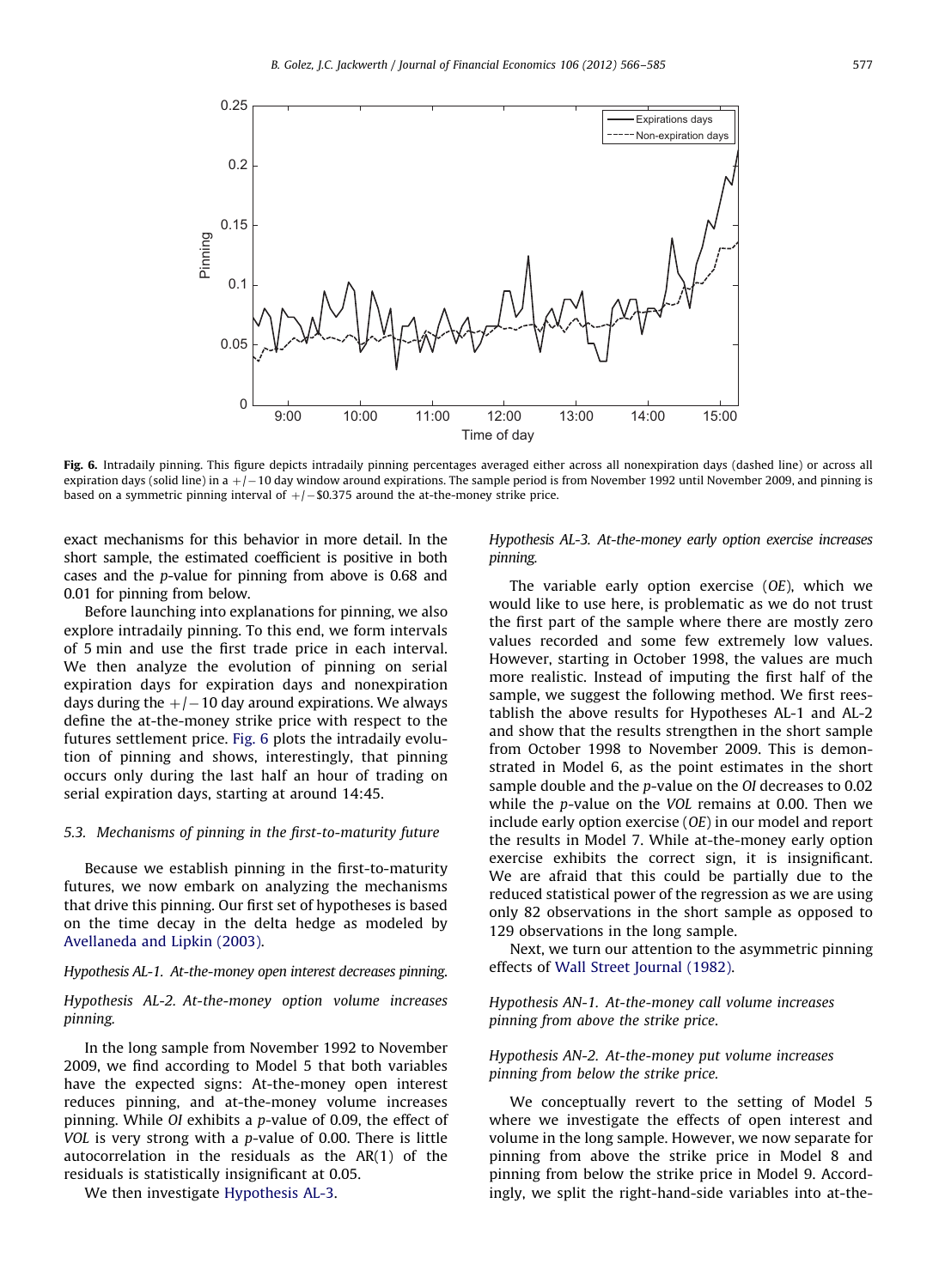money call and put open interest and at-the-money call and put volume.

Pinning from above the strike price is supported by Model 8 with a p-value of 0.03 because at-the-money call volume increases the propensity of pinning from above the strike price, as expected. The evidence in favor of pinning from below the strike price is even stronger in statistical terms, as at-the-money put volume in Model 9 is significant with a  $p$ -value of 0.00. Using the short sample, the signs remain as in Models 8 and 9 while the p-values increase slightly.

Now we investigate the closely related mechanism of early option exercise, which leads to following two hypotheses.

Hypothesis EARLY-1. At-the-money call early option exercise increases pinning from above the strike price.

## Hypothesis EARLY-2. At-the-money put early option exercise increases pinning from below the strike price.

We use the standard model (Model 7) applied to the short sample due to missing data in the early option exercise variable. Model 10 shows the results for pinning from above the strike price; Model 11 for pinning from below the strike price. All early option exercise coefficients are positive but insignificant with a p-value of 0.66 in case of calls and 0.91 in case of puts, suggesting that early exercise does not play a large role in individual customers' unwinding of open option positions.

We next turn to potential market manipulation and investigate Hypothesis NI-1.

## Hypothesis NI-1. Futures volume is insignificantly related to pinning after accounting for delta hedging.

Again, we use as a point of departure Model 7, which includes at-the-money open interest, at-the-money volume, and at-the-money early option exercise. As we include early option exercise, we can use only the short sample. We then add the variable futures volume and report the result in Model 12. We were concerned that futures volume could be correlated with our mechanism variables, but from [Table 2](#page-10-0) we know that correlations tend to be negative and low. The result repeats much of Model 7 as open interest and volume are significant and, while all variables have the right signs, early option exercise is insignificant. The addition of futures volume leads, as expected, to an insignificant coefficient (pvalue 0.93). We conclude that market manipulation does not seem to explain pinning, and we draw the same conclusion when using the long sample without option early exercise.

Finally, we analyze the influence of volatility on pinning and test Hypothesis NI-2.

## Hypothesis NI-2. Futures volatility decreases pinning.

As in the case of Hypothesis NI-1, we use as a point of departure the short sample and Model 7. We then add futures volatility and report the results in Model 13. In line with our hypothesis, futures volatility is negatively related to pinning, and the p-value is significant at 0.03 but becomes insignificant (p-value of 0.16) when using the long sample without option early exercise.

In summary, regarding the serial SP options, we find evidence that pinning is explained by the interplay of time decay of the delta hedge (anti-pinning due to [Avellaneda and Lipkin, 2003\)](#page-18-0) and pinning due to the hedging effects of [Wall Street Journal \(1982\)](#page-19-0). Pinning due to the hedging effect caused by early option exercise is insignificant, possibly due to the shorter sample over which the early option exercise variable is available. Market manipulation does not appear to contribute to the explanation. Volatility of the underlying seems to have some impact on the pinning effects of delta hedging.

## 5.4. No pinning in second-to-maturity future due to serial SP options

SP options expire in the first-to-maturity futures. Hence, if pinning is related to option expiration, it should be present in the first-to-maturity futures, as shown in Section 5.2, and it should be absent in longer maturity futures. To investigate whether any evidence exists for pinning in longer maturity futures, we next measure symmetric pinning in the second-to-maturity futures on serial expiration dates.<sup>12</sup> Based on the insignificant p-values in Model 14, we conclude that no evidence exists for pinning in the serial expiration dates for second-tomaturity futures in the long sample. This finding continues to hold in the short sample.

## 5.5. No pinning in the S&P 500 index due to serial SPX options

If pinning is related to option expirations, we could potentially also observe pinning in the S&P 500 index itself as there are very liquid SPX options written on the index.<sup>13</sup> Unlike serial SP options, SPX options are cash settled (just like quarterly SP options). Therefore, the fear of ending up with a naked position in the underlying does not apply to SPX options and the [Wall Street Journal's](#page-19-0) [\(1982\)](#page-19-0) story of reselling options on the expiration date does not work. Further, the early exercise story is ruled out as SPX options are European. The only remaining explanation for pinning (ignoring manipulation) is the anti-pinning story of [Avellaneda and Lipkin \(2003\)](#page-18-0). Thus, if there is any pinning in the S&P 500 itself, it should be anti-pinning. However, it is hard to imagine that market makers' hedging needs would be strong enough to move the whole basket of 500 stocks.

We test for pinning in the S&P 500 index on serial expirations in the long sample. The European serial SPX options exist since April 1986, but the settlement procedures for SPX options underwent some changes (see [Appendix A](#page-16-0)

 $12$  We do not use third-to-maturity futures because their strike price intervals are either \$10 or \$25 instead of always \$5 for the first- and second-to-maturity futures.

<sup>&</sup>lt;sup>13</sup> There also exists the SPDR exchange traded fund on the S&P 500 with the associated SPY options. However, as we do not know the market maker positions in this market and options exist only since 2005, we have no clear prior on what to expect in terms of pinning. We, thus, do not investigate these data further. Inital checks did not reveal any pinning.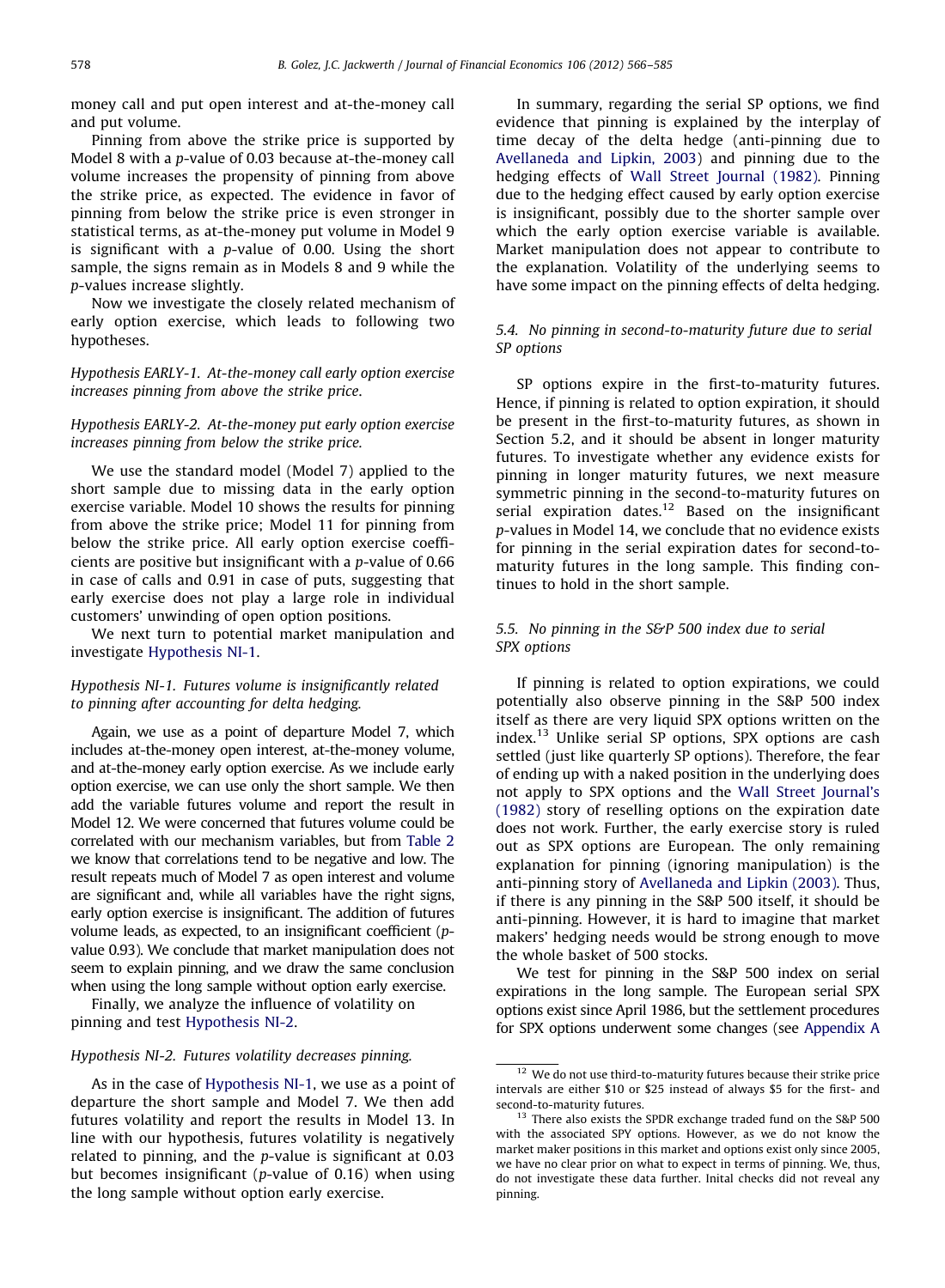<span id="page-13-0"></span>for details). In line with these changes, we use November 1992 to November 2009 when settlement occurs in the special opening quotation SOQ (Friday AM). We cannot run our usual logistic regressions as SOQ values exist only on expiration days. However, the average count for pinning (15.44%) is very close to the theoretical value of 15%, and a test of pinning in the SOQ settlement value due to the SPX options against a uniform distribution turns out to be insignificant with a p-value of 0.49.

## 6. Results for cross-pinning

Continuing to think about the SPX options market, it seems much more realistic for market makers to hedge SPX options through the futures market rather than the underlying S&P 500 basket itself. In that case, the SPX market could cross-pin onto the futures market. We now turn to this fascinating subject in which we can establish anti-cross-pinning. Plus, cross-pinning can also be due to, e.g., the quarterly SP options written on the first-tomaturity future (simultaneously expiring with the option itself), which might cross-pin onto the second-to-maturity future as that is the most realistic hedge for the quarterly SP options. Just like the SPX options, quarterly SP options are cash settled and should, therefore, also lead to cross-anti-pinning.

## 6.1. Cross-pinning samples

Before we can embark on our analysis of cross-pinning, we need to sort through the many different available option samples that could potentially cross-pin. All the subsamples share the common feature of containing cashsettled options. The sample cutoffs are determined by regulation changes at the exchanges, where certain options change their settlement procedure and settlement time (details are collected in [Appendix A\)](#page-16-0). Altogether we identify 245 day on which to check for cross-pinning. As we check for cross-pinning from the SPX options and from the SP options, we also encounter dual periods when (anti-)pinning could arise either due to the SPX options or the SP options. For details on the samples, see [Appendix C](#page-17-0).

When analyzing cross-pinning from the SPX options onto the future, we first determine the at-the-money strike price of the closing value of the index. We then adjust this strike price for the cost-of-carry and check for pinning in the futures price reported at 15:00 (or the first trade reported after  $15:00$ ).<sup>14</sup> We typically check for cross-pinning in the first-to-maturity future, except when the liquidity is already higher in the second-to-maturity future as traders rolled over their positions from the firstto-maturity future. This happens, for example, in quarterly expirations when the first-to-maturity future is hardly being traded and hedging is conducted in the second-to-maturity future. In such cases, we determine the at-the-money strike price with respect to the settlement value of the first-to-maturity future and analyze pinning in the settlement value of the second-to-maturity future.15 When analyzing cross-pinning from the SP options (quarterly expirations), we determine the atthe-money strike price with respect to the expiring firstto-maturity futures and check for cross-pinning in the second-to-maturity futures. In dual samples, we combine the samples and count as pinning if there is pinning in both samples. Otherwise, we do not record a pinning event. Also, we restrict ourselves to days when the adjusted strike prices of SPX options and SP options are within the distance of one pinning interval. Throughout, we use the cost-of-carry adjusted strike price. For example, if we check for cross-pinning from the SPX market onto the first-to-maturity future, we adjust the SPX atthe-money strike price to the forward value to which the future might pin. The adjustment is calculated as the median ratio of the first-to-maturity future and the index by matching within minute observations from 9:00 to 14:30 on the same day. For all other samples we use similar adjustments.

SPX options and SP quarterly options in more recent samples expire in the Friday AM special opening quotation value, which is difficult to time stamp. Therefore, for AM expirations, we check for cross-pinning in the closing value of the index on the evening before the expiration day (typically Thursday).

## 6.2. Cross-pinning does exist

We observe pinning (within \$0.375 below and above the at-the-money strike price) on 9.39% of our 245 expiration days, which compares with 14.71% on nonexpiration days. As shown in [Table 4,](#page-14-0) Model 15, this difference is statistically significant with a p-value of 0.02 and, thus, provides evidence of symmetric anticross-pinning.

This result is robust to the exclusion of sample SP1Q (see [Appendix C](#page-17-0) for details on particular samples), which is a pure sample of futures options' cross-pinning and possibly not as obvious a case for cross-pinning as the SPX related samples, which clearly cross-pin from a different market (the p-value in Model 15 increases from 0.02 to 0.03). Our result weakens only slightly when we use all dual periods in which there is potential cross-pinning from SP as well as SPX options completely. That is, independent of adjusted strike prices being close to each other or not, we consider a pin in a dual sample already if there is a cross-pin from the SPX market (as opposed to our usual requirement of simultaneous pinning from the SPX and the SP options market). The p-value then increases to 0.05.

#### 6.3. Mechanisms of cross-pinning

Because we establish anti-cross-pinning, we now embark on analyzing the mechanisms that drive it. As SPX options data are available only from 1990, we

<sup>&</sup>lt;sup>14</sup> Stocks in the basket of S&P 500 trade until 15:00 pm, and options and futures trade until 15:15 pm.

 $15$  If the settlement value of the expiring first-to-maturity future is not available (such as in the spillover of the dual sample SP2Q and SPX2Q; see Appendix C), we approximate it by the closing value of the S&P 500.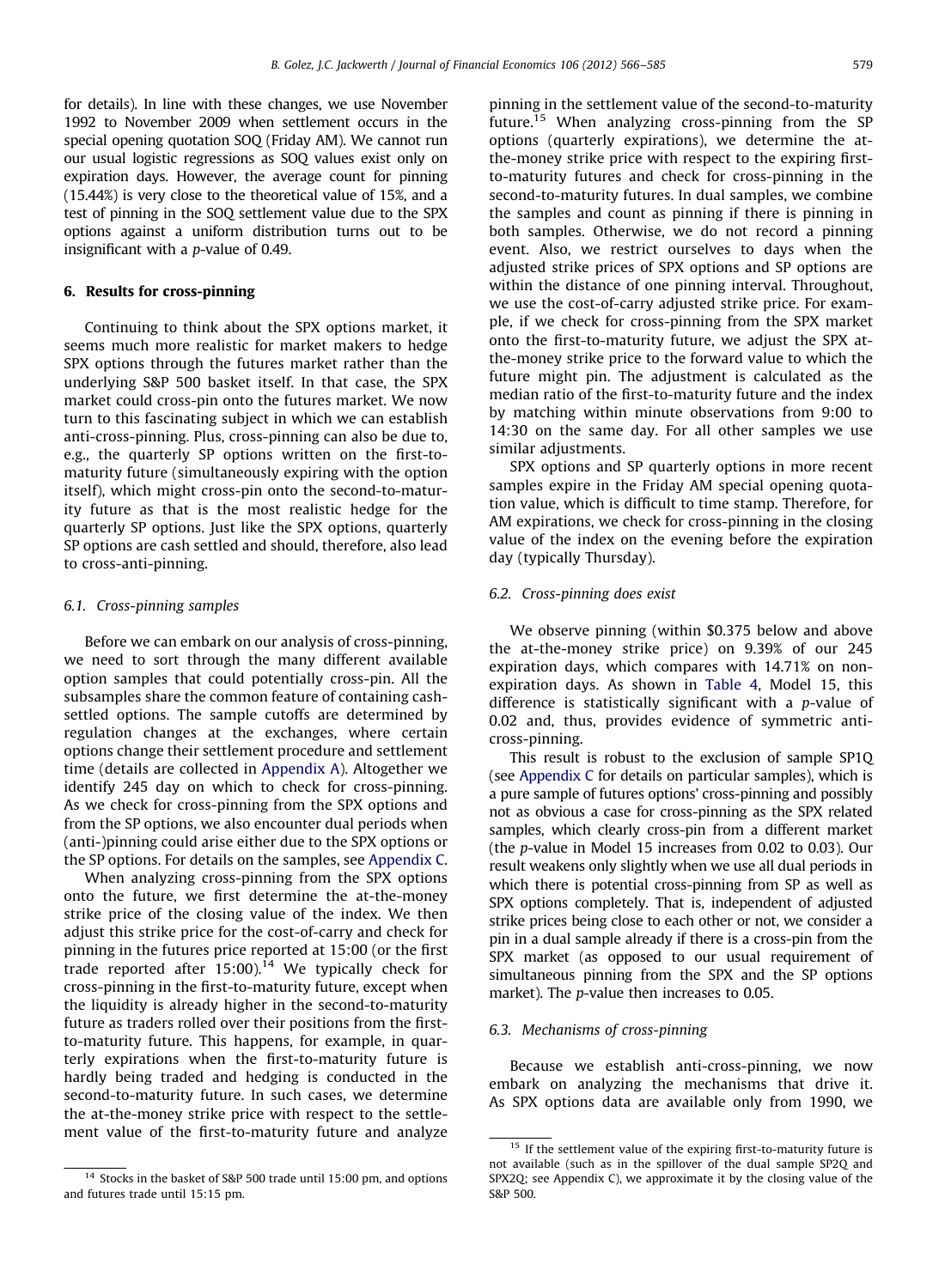#### <span id="page-14-0"></span>Table 4

Logistic regressions for cross-pinning.

This table presents results of the logistic regressions showing cross-pinning. Symmetric pinning Pinn\_sym is a binary variable, which is one if the futures settlement price is within \$0.375 below or above the at-the-money strike price (appropriately adjusted for the cost-of-carry) and zero otherwise. At-the-money open interest OI is measured on the same day as cross-pinning with respect to at-the-money strike price of the SPX options. At-the-money volume VOL and at-the-money close buy of small and medium customers CB are both measured on the same day as cross-pinning with respect to the at-the-money strike price of the SPX options. Futures volume Fut\_vol measures number of futures contracts traded. Futures volatility Fut\_sigma is a scaled realized daily range measured one day before the day on which we test for cross-pinning. We omit missing observations. Variables measuring options and futures trading activity (OI through Fut\_vol) are expressed in thousands. We report P-values in parentheses below each coefficient. Finally, we report the number of observations for each regression. Model 15 is based on the 245 expiration days in which we check for cross-pinning (see [Appendix C](#page-17-0) for details) against the surrounding  $+/-$  10 day, and Models 16 to 20 are based on the 122 day in which we test for cross-pinning from AM expiring SPX options.

| Right-hand side<br>Regression variables | 15<br>$Pinn_$<br>$sym_t$     | 16<br>$Pinn_$<br>$sym_t$ | 17<br>$Pinn_$<br>sym <sub>t</sub> | 18<br>$Pinn_$<br>$sym_t$    | 19<br>$Pinn_$<br>sym <sub>t</sub> | 20<br>$Pinn_$<br>$sym_t$ | 21<br>Pinn<br>$sym_t$ | 22<br>$Pinn_$<br>$sym_t$ | 23<br>Pinn<br>sym <sub>t</sub> | 24<br>$Pinn_$<br>$sym_t$ | 25<br>$Pinn_$<br>$sym_t$ |
|-----------------------------------------|------------------------------|--------------------------|-----------------------------------|-----------------------------|-----------------------------------|--------------------------|-----------------------|--------------------------|--------------------------------|--------------------------|--------------------------|
| Constant $\alpha$<br>$Dummv_t$          | $-1.76$<br>(0.00)<br>$-0.51$ | $-1.53$<br>(0.01)        | $-1.34$<br>(0.01)                 | $-1.44$<br>(0.02)           | $-1.32$<br>(0.01)                 | $-1.51$<br>(0.01)        | $-1.39$<br>(0.01)     | $-0.53$<br>(0.60)        | $-0.90$<br>(0.29)              | $-0.66$<br>(0.50)        | $-0.63$<br>(0.50)        |
|                                         | (0.02)                       |                          |                                   |                             |                                   |                          |                       |                          |                                |                          |                          |
| Open Interest $OI_t$                    |                              | $-0.03$                  |                                   | $-0.02$                     |                                   | $-0.03$                  |                       | $-0.02$                  |                                | $-0.03$                  |                          |
| Volume VOL <sub>t</sub>                 |                              | (0.12)                   |                                   | (0.39)<br>$-0.02$<br>(0.67) |                                   | (0.13)                   |                       | (0.26)                   |                                | (0.12)                   |                          |
| Close Buy $CBr$                         |                              |                          |                                   |                             |                                   | $-0.05$                  |                       | $-0.32$                  |                                | $-0.08$                  |                          |
|                                         |                              |                          |                                   |                             |                                   | (0.94)                   |                       | (0.64)                   |                                | (0.90)                   |                          |
| $Put_0I_t$                              |                              |                          | $-0.11$<br>(0.05)                 |                             | $-0.11$<br>(0.12)                 |                          | $-0.12$<br>(0.05)     |                          | $-0.11$<br>(0.08)              |                          | $-0.13$<br>(0.05)        |
| $Put\_VOL_t$                            |                              |                          |                                   |                             | $-0.01$<br>(0.93)                 |                          |                       |                          |                                |                          |                          |
| $Put\_CB_{t}$                           |                              |                          |                                   |                             |                                   |                          | 0.59                  |                          | 0.58                           |                          | 0.77                     |
| $Fut\_vol_t$                            |                              |                          |                                   |                             |                                   |                          | (0.61)                | $-0.02$<br>(0.25)        | (0.63)<br>$-0.01$<br>(0.48)    |                          | (0.53)                   |
| $Fut\_sigma_{t-1}$                      |                              |                          |                                   |                             |                                   |                          |                       |                          |                                | $-7.72$                  | $-7.66$                  |
| Number of<br>observations               | 4440                         | 122                      | 122                               | 122                         | 122                               | 122                      | 122                   | 122                      | 122                            | (0.29)<br>122            | (0.34)<br>122            |

restrict our sample to the subsamples SPX4S and the dual samples SP4Q and SPX4Q, which all expire Friday AM.<sup>16</sup> We also exclude the years 1998 to 2002 due to missing observations.17 Altogether, we have 122 observations. Cross-anti-pinning on those days exhibits a p-value of 0.06 in our logistic regression. As the cross-pinning samples are characterized by cash settlement instead of physical delivery (as is the case for the SP serial options), we focus on the time decay in the delta hedge as modeled by [Avellaneda and Lipkin \(2003\).](#page-18-0)

We analyze cross-pinning on the evening before the expiration and can, therefore, use the open interest from that same Thursday. Thus, as opposed to the main analysis

in which we use open interest from one day before expiration and then correct it with the contemporaneous volume (and options early exercise), we can now test for the [Avellaneda and Lipkin \(2003\)](#page-18-0) effect using the contemporaneous open interest.

For the observations corresponding to the dual sample SP4Q and SPX4Q we add open interest and volume for SP and SPX options.

Hypothesis AL-1. At-the-money open interest decreases pinning.

We find evidence of the [Avellaneda and Lipkin \(2003\)](#page-18-0) mechanism as open interest has the right sign in Model 16. While the effect is insignificant with a p-value of 0.12, it turns significant (p-value 0.05) in Model 17 when we use put open interest instead. This strengthening is not surprising as we know from the OpenClose data that the market makers positions in puts are much larger than in calls.

## Hypothesis AL-2. At-the-money option volume increases pinning.

We are less certain if volume matters because the [Wall](#page-19-0) [Street Journal \(1982\)](#page-19-0) effect should not be strongly present in cross-pinning and volume would pick that up. We check such volume effect in Model 18 and it turns out to be insignificant: Volume even decreases the significance

<sup>&</sup>lt;sup>16</sup> Theoretically, we could also include subsample SPX4EoQ and part of the sample SPX3Q, but we prefer to keep the analysis parsimonious and focus only on the largest samples of AM expirations. Furthermore, many observations are missing for the sample SPX4EoQ. See Appendix C for details.

<sup>&</sup>lt;sup>17</sup> Daily Optsum and OpenClose data, both obtained from Market Data Express, exhibit a large number of missing observations for at-themoney options in the period from January 1998 to December 2002. As there are no missing observations outside those years, we feel that the missing observations are due to a problem in the data and we feel uncomfortable using the data from these years. Putting this period back preserves the qualititative results but leads to insignificant parameter coefficients. OptionMetrics SPX daily data in this period exhibit virtually the same pattern of missing observations.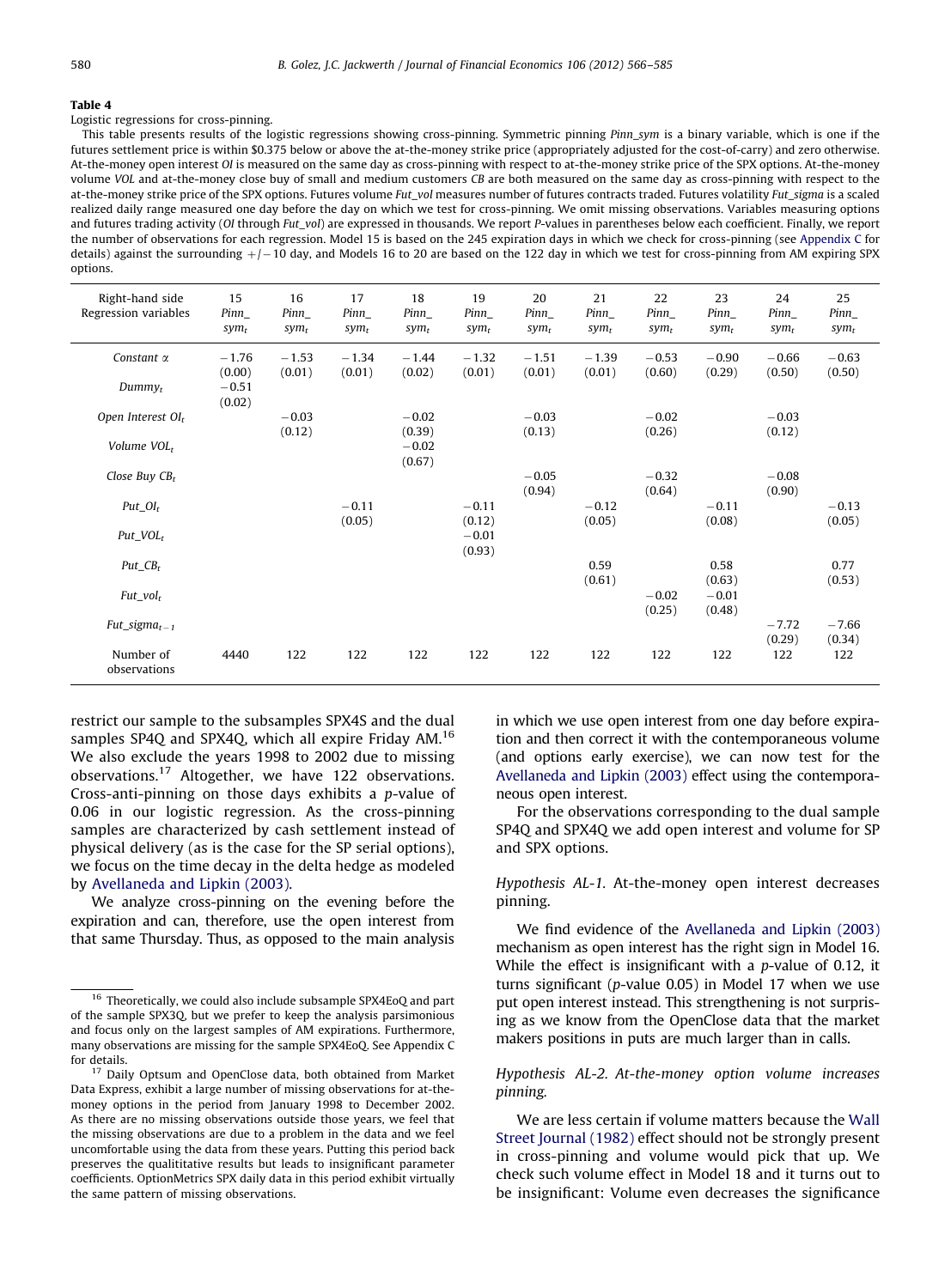<span id="page-15-0"></span>of the open interest variable. Repeating the exercise for put open interest and put volume in Model 19 yields somewhat stronger but still insignificant results.

Volume, however, is not the right variable to explain [Avellaneda and Lipkin \(2003\)](#page-18-0). The quantity that interests us is the closing volume of individual customers. We use our OpenClose data and measure closing volume of open buy at-the-money options on the day before expiration for small and medium individual customers. We call this variable CB, which stands for Close of a Buy. The correlation coefficient between CB and VOL is 0.39. However, we do not expect CB to matter much because the SPX options are cash settled and the motive to resell the in-the-money options is, thus, greatly reduced. Using CB in Model 20 as opposed to VOL in Model 18 does not change the main results. Just to the contrary, CB has an insignificant coefficient (p-value of 0.94) in Model 20 and open interest gains in the explanatory power, but it remains insignificant. Turning to put open interest in combination with put CB in Model 21, put open interest comes out significant with a p-value of 0.05 and put CB remains insignificant. Again, the larger market makers positions seem to drive the stronger results. If we use only medium customers as opposed to small and medium customers, the results remain largely unchanged.

Manipulation does not apply as an argument to crosspinning. As the underlying is a different security than the pinning security, any manipulation would need to occur in the underlying itself to benefit the manipulator. Therefore, as expected, futures volume is insignificant in Models 22 and 23. Futures volatility is negatively related to pinning but is insignificant as reported in Models 24 and 25.

## 7. Robustness

We show that our results are robust to a number of methodological changes. We consider excluding two expiration days that occur on Thursday as opposed to the typical Friday. The p-value in [Table 3,](#page-10-0) Model 1 remains unchanged at 0.01. Similarly, the p-value does not change if we include the crash month of October 2008 (October 1987 is relevant only for cross-pinning). Next, we change the treatment of missing variables in the explanatory runs from eliminating the observations (Model 5 with p-values of 0.09 and 0.01 on open interest and volume, respectively) to using them with a value of zero (p-values of 0.08 and 0.00) or with a value set to the average of the variable for nonmissing observations (p-values of 0.07 and 0.00).

Another important concern is the correct choice of the pinning interval, which we so far set to \$0.375 above and below the at-the-money strike price. Theory does not provide a clear suggestion for the size of the pinning interval. Choosing the interval too small results in very few instances of pinning and the associated test statistics are very noisy. Choosing the interval too large and beyond the region where hedging pressures influence futures prices again leads to insignificant results.

We recall the standard models in which we test for pinning on expiration Fridays compared with nonexpiration days. The p-values for the interval of \$0.375 below or above the strike price were 0.01 (Model 1, long sample) and 0.03 (Model 2, short sample). Moving to an interval of  $+/-$ \$0.25, the p-values are 0.02 and 0.00, while they are 0.04 and 0.06 for an interval of  $+/-$ \$0.5. In the case of cross-pinning, we have to use our collection of subsamples and the main Model 15 has a p-value of 0.02 for the interval of \$0.375. The p-value changes to 0.07 for \$0.25 and to 0.04 for \$0.5 as an interval choice. We find our results to be robust with respect to these variations in the pinning interval.

With regard to the mechanisms explaining pinning, we recompute Models 5 through 13 of [Table 3](#page-10-0) while varying the size of the interval from \$0.375 to \$0.25 and \$0.5, respectively. Results are robust to small variations in the pinning interval. Moving to the alternative pinning intervals improves the statistical significance of the explanatory variables, except for Model 9 and, less so, Model 11 where results weaken somewhat, affecting the explanations of pinning from below due to put options. Next we repeat the explanatory regressions of [Table 4,](#page-14-0) Models 16 through 25 for cross-pinning. Here, the move to alternative pinning intervals weakens results somewhat, but the negative sign on open interest is preserved in all specifications and the estimated coefficients on put open interest typically have p-values below 0.10. Altogether, our results for explanatory runs for cross-pinning are not affected much by small changes in the pinning interval.

Next, we investigate the scaling of our variables in the explanatory runs. In light of the large swings in our main variables (going from zero to over 16 thousand; in the case of cross-pinning even to 400,000), we transform the variables by taking logarithms in which we ignore missing values whenever the original variables are zero. Scaling does not affect results much for pinning. For cross-pinning, significance in put open interest tends to change into significance in total open interest.

While the logistic regression model is appropriate for models with binary dependent variables, we check that the simpler linear probability model does not change the main results. In all the models in which we test for presence of (anti-)pinning (Models 1–4, 14, and 15), the results remain unchanged. In the explanatory runs for pinning, the estimated coefficients tend to have even lower p-values. In the case of explanatory runs for crosspinning, p-values increase and estimated parameters turn insignificant but preserve the right sign.

## 8. Conclusion

We show that SP options induce pinning in the market for futures on the S&P 500 index. Pinning describes the tendency of the underlying future to be attracted to strike prices on expiration Friday of the option. Such behavior is surprising in light of our typical understanding of finance, which suggests that any closing price of the underlying is reached with equal probability.

In analyzing the economic mechanisms that drive index futures pinning, we show that they differ considerably from the mechanisms driving stock pinning. Concerning stock pinning, [Ni et al. \(2005\)](#page-18-0) suggest that the effect is largely driven by the time decay of the delta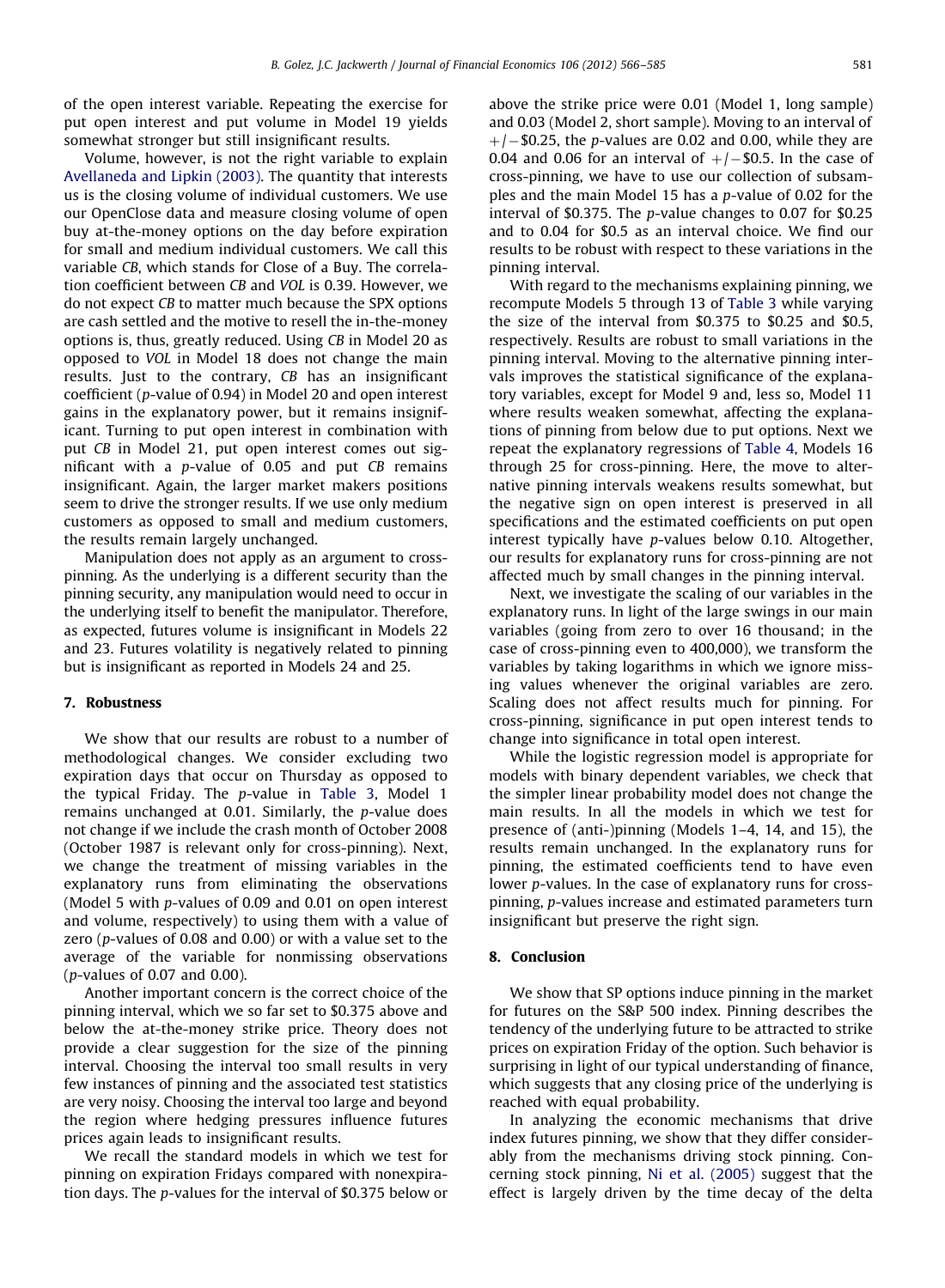<span id="page-16-0"></span>hedge of market makers who are typically long the stock options; see [Avellaneda and Lipkin \(2003\)](#page-18-0) for the model. Also, [Ni et al. \(2005\)](#page-18-0) argue that manipulation plays a role. For index futures pinning, neither of these two effects is wholly convincing. For one, [Garleanu et al. \(2009\)](#page-18-0) report that market makers are typically short index options as opposed to long stock options, which suggests anti-pinning and not pinning in the closely related market for SP options on the index futures. Second, manipulation seems much harder in the index futures and is, thus, less likely to serve as an explanation.

We resolve the puzzle by introducing two additional effects. The serial SP options are settled into physical delivery, and investors with long in-the-money options could, therefore, fear the price risk over the weekend. Hence, they sell their in-the-money options [\(Wall Street](#page-19-0) [Journal, 1982](#page-19-0)) or early exercise their in-the-money options just before the expiration. The resulting hedging pressure would lead to pinning. We show that the time decay of the delta hedge does lead to anti-pinning but is overcompensated by the two additional mechanisms in the case of SP serial options pinning.

As there exist very liquid options on the S&P 500 index itself, but the basket of 500 index securities is difficult to trade for hedging purposes, we also investigate the possibility that SPX options are hedged via the S&P 500 futures. We show this fascinating effect and find anticross-pinning. Here the anti-pinning is intuitive as SPX options are cash settled and only the [Avellaneda and](#page-18-0) [Lipkin \(2003\)](#page-18-0) mechanism applies.

Further, for the case of pinning, we show extensive movements of at least \$115 million worth of futures value per expiration day that is temporarily being moved closer to the strike nearest the futures settlement price. This number increases to \$240 million in the more recent period from October 1998 until November 2009. These large shifts of notional value in the futures market could also be of concern to the regulators and the exchanges.

## Appendix A. The main characteristics of S&P 500 derivatives

Appendix A covers the futures related derivatives on the S&P 500 as well as the options written directly written on the S&P 500.

## A.1. S&P 500 futures and SP options on S&P 500 futures

Futures on S&P 500 index and options on S&P 500 futures are traded on the Chicago Merchandise Exchange. Futures were introduced on April 21, 1982; SP options on January 28, 1983. SP options are American. First- and second-to-maturity options have \$5 strike price intervals, and options for deferred months have strike prices either \$10 or \$25 apart.

SP futures and options initially expired in the PM cash value of the S&P 500 index on the third Thursday on a quarterly cycle (March, June, September, and December). This settlement procedure underwent three important changes. In June 1984, the CME shifted expiration dates from the third Thursday to the third Friday of the month.

In June 1987, two additional changes were introduced. First, quarterly futures and SP options no longer expired in the PM value of the index, but in the special opening value of the index (AM expiration), the special opening quotation (SOQ) or exercise-settlement value of the index (SET). This value is determined by the first opening prices of all the constituents of the index. Second, the CME introduced serial SP options that expire in the first-tomaturity futures on the third Friday of the serial months (January, February, April, May, July, August, October, and November).

The introduction of serial options is crucial for our study. We state three main differences between quarterly and serial SP options.

- (1) While quarterly SP options expire simultaneously with the underlying futures, serial SP options expire and the underlying futures continues to trade for an additional month or two.
- (2) While quarterly SP options expire in the AM value of the S&P 500 index (like futures), serial SP options expire in the PM value of the underlying futures.
- (3) While quarterly SP options are cash settled, serial SP options lead to physical delivery of the underlying futures.

## A.2. SPX options on the S&P 500 index

SPX options trade on the Chicago Board of Options Exchange (CBOE) since July 1, 1983. All SPX options are cash settled. Nearest to maturity options have \$5 strike price intervals, and options for deferred months have strike prices \$25 apart.

Initially, SPX were American and traded on a quarterly cycle. They expired in the PM value on the third Friday in a quarterly cycle.<sup>18</sup> In April 1986, the CBOE replaced American SPX options with the European SPX options and introduced serial expirations.

With the introduction of the AM settlement for SP futures and quarterly SP options by the CME in June 1987, the CBOE introduced another set of quarterly options that also expire AM (serial options continued to be settled PM). For a while both sets of quarterly options coexisted, until in June 1992, the CBOE decided that all SPX options should expire AM. Ever since, all SPX options (serial expirations and quarterly expirations) expire in the special AM opening value. Thus, on quarterly expirations, SPX options, SP options, and futures expire in the same special opening value of the S&P 500 index. The above information is summarized in [Table A1](#page-17-0).

## Appendix B. Treatment (filtering) of the main data

We obtain the data from two sources: the Chicago Mercantile Exchange and the Market Data Express, the

<sup>&</sup>lt;sup>18</sup> Technically, it is the Saturday following the third Friday of the month. However, because the settlement value is being determined on Friday already, we keep on referring to all expiration dates as (third) Fridays.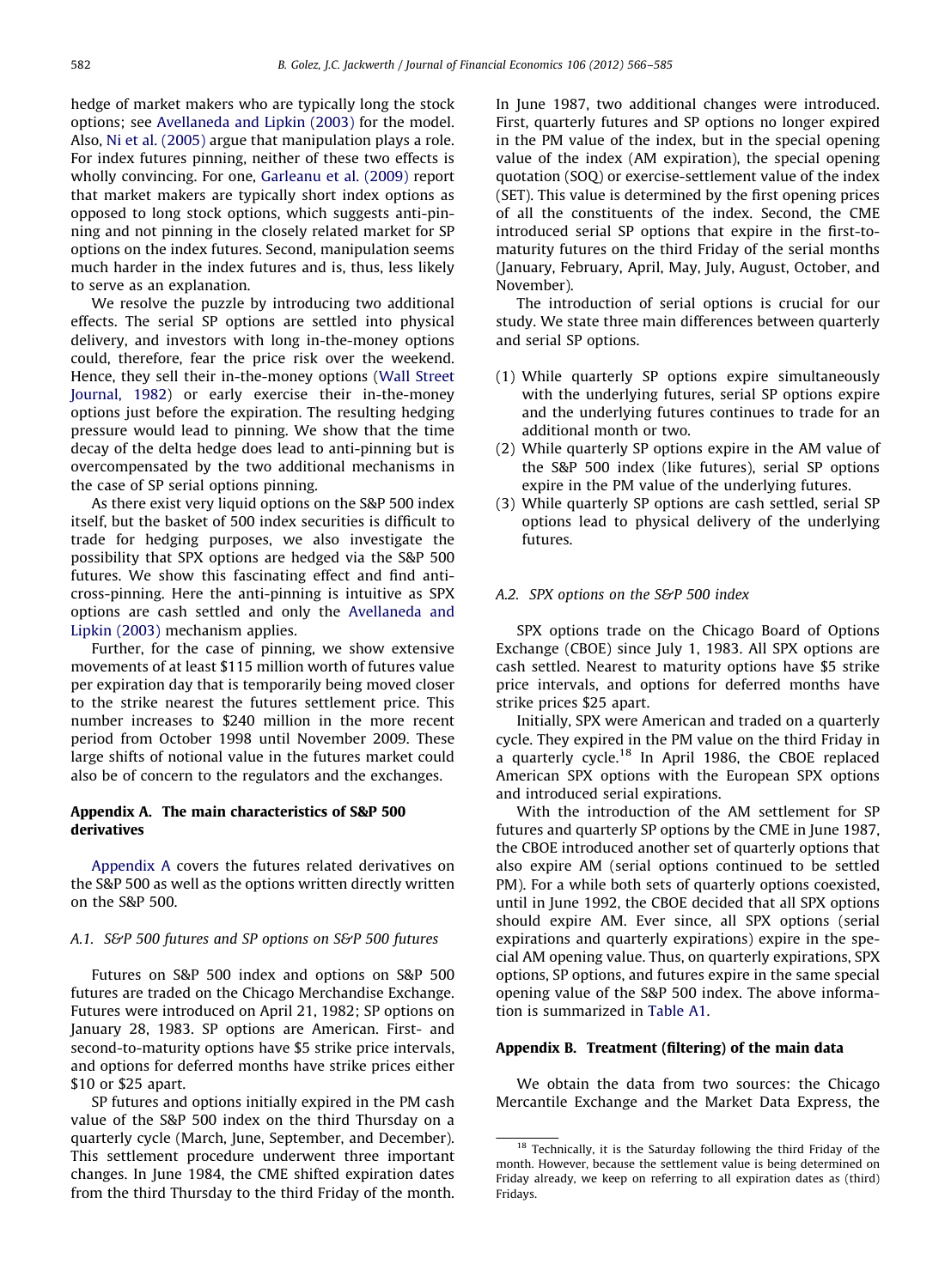#### <span id="page-17-0"></span>Table A1

Main characteristics of the Standard & Poor's (S&P) 500 derivatives.

This table collects the main characteristics of the S&P 500 index related derivatives. Q stands for quarterly expiration cycle (March, June, September, and December). S stands for serial expiration months (January, February, April, May, July, August, October, and November). AM settlement price is based on the special opening value of the underlying. PM settlement price is based on last prices of the underlying on an expiration day. The table is based on the information obtained from the Chicago Mercantile Exchange (CME) webpage (http://www.cmegroup.com), Chicago Board of Options Exchange (CBOE) webpage (www.cboe.com), [Stoll and Whaley \(1986, 1991\)](#page-19-0), and CBOE Regulatory Circular Number RG92-46.  $*$  indicates that serial expirations for SPX options were introduced in April 1986.

| Characteristic                  | SPX options                                                                                           | SP futures                                              | SP options                                                |
|---------------------------------|-------------------------------------------------------------------------------------------------------|---------------------------------------------------------|-----------------------------------------------------------|
|                                 |                                                                                                       |                                                         |                                                           |
| Underlying                      | S&P 500 index                                                                                         | S&P 500 index                                           | SP futures                                                |
| Opening date                    | July 1, 1983                                                                                          | April 21, 1982                                          | January 28, 1983                                          |
| Strike price interval           | 5 points (first nearest month)                                                                        |                                                         | 5 points (first and second<br>nearest month)              |
|                                 | 25 points (deferred months)                                                                           |                                                         | 10 and 25 points (deferred months)                        |
| Type                            | European (American before April 1986)                                                                 | -                                                       | American                                                  |
| Trading hours<br>(central time) | 8:30 AM-3:15 PM                                                                                       | 8:30 AM-3:15 PM                                         | 8:30 AM-3:15 PM                                           |
| <b>Expiration months</b>        | Three serial months                                                                                   | Eight months in the quarterly cycle Three serial months |                                                           |
| Settlement at                   | Three months in the quarterly cycle<br>$Q + S$ : cash settlement                                      | Q: cash settlement                                      | Eight months in the quarterly cycle<br>O: cash settlement |
| expiration                      |                                                                                                       |                                                         |                                                           |
|                                 |                                                                                                       |                                                         | S: physical delivery                                      |
|                                 | Settlement value                                                                                      |                                                         |                                                           |
| Until June 1984                 | Q: PM settlement (third Friday)                                                                       | Q: PM settlement (third Thursday)                       | Q: PM settlement (third Thursday)                         |
| June 1984 to June 1987          | $Q + S$ : PM settlement (third Friday)                                                                | Q: PM settlement (third Friday)                         | Q: PM settlement (third Friday)                           |
| June 1987 to<br>December 1993   | $Q + S$ : coexistence of AM and PM. settled options Q: AM settlement (third Friday)<br>(third Friday) |                                                         | Q: AM settlement (third Friday)                           |
|                                 |                                                                                                       |                                                         | S: PM settlement (third Friday)                           |
| December 1993<br>onward         | $Q + S$ : AM settlement (third Friday)                                                                | Q: AM settlement<br>(third Friday)                      | Q: AM settlement (third Friday)                           |
|                                 |                                                                                                       |                                                         | S: PM settlement (third Friday)                           |

official provider of Chicago Board of Options Exchange data. From the CME, we obtain the whole history of daily data for S&P 500 futures and SP options on S&P 500 futures. In addition, we bought from the CME the intradaily record of all the future trades. From Market Data Express, we obtain daily data for SPX options on the S&P 500 and the SPX OpenClose data on bought and sold volume separated by investor groups. From Market Data Express, we also received a separate file with AM exercise-settlement values (SOQ or SET) for SPX options.

All data end in December 2009. The futures data start in April 1982, SP options data start in January 1983, and SPX options data start in January 1990. The AM exercise settlement values (SOQ) start either in June 1991 (quarterly expirations) or November 1992 (serial expirations).

In all the data sets, we first filter out observations with missing values for any of the key variables. Further, we eliminate duplicate entries.

S&P 500 futures. The CME does not provide exact expiration dates. The data contain only the expiration year and the expiration month. We manually complement the data with the exact expiration dates (usually the third Friday in the quarterly cycle) and eliminate futures with negative time to maturity.

SP options on S&P 500 futures. Similarly to the futures data, the SP options data contain only the expiration year and the expiration month. Again, we manually complement the data with the exact expiration dates (usually the third Friday of the month) and eliminate options with negative time to maturity.

SPX options on the S&P 500 index. Market Data Express covers standard SPX options as well as LEAPS (long dated options), weeklies, and mini options. First, we eliminate all the options with last bid equal to 998 and last ask equal to 999 as those values stand for erratum in the data. Further, we eliminate LEAPS, nonindex options, weeklies, and mini options. Finally, as all the expiration dates in the Market Data Express are set to the Saturday following the third Friday in a month, we move expiration dates by one day to the third Friday.

OpenClose data for SPX options on the S&P 500 index. Similarly to the daily records for SPX options, we eliminate LEAPS, nonindex options, weeklies, and mini options.

## Appendix C. Cross-pinning samples

All samples that make up our cross-pinning sample are depicted in [Fig. C1.](#page-18-0) Each sample is labeled in the form Underlying\_SampleNumber\_Type in which the Underlying can be either SP or SPX; the SampleNumber can be 1: January 1983–May 1984, 2: June 1984–May 1987, 3: June 1987–July 1992, or 4: August 1992–December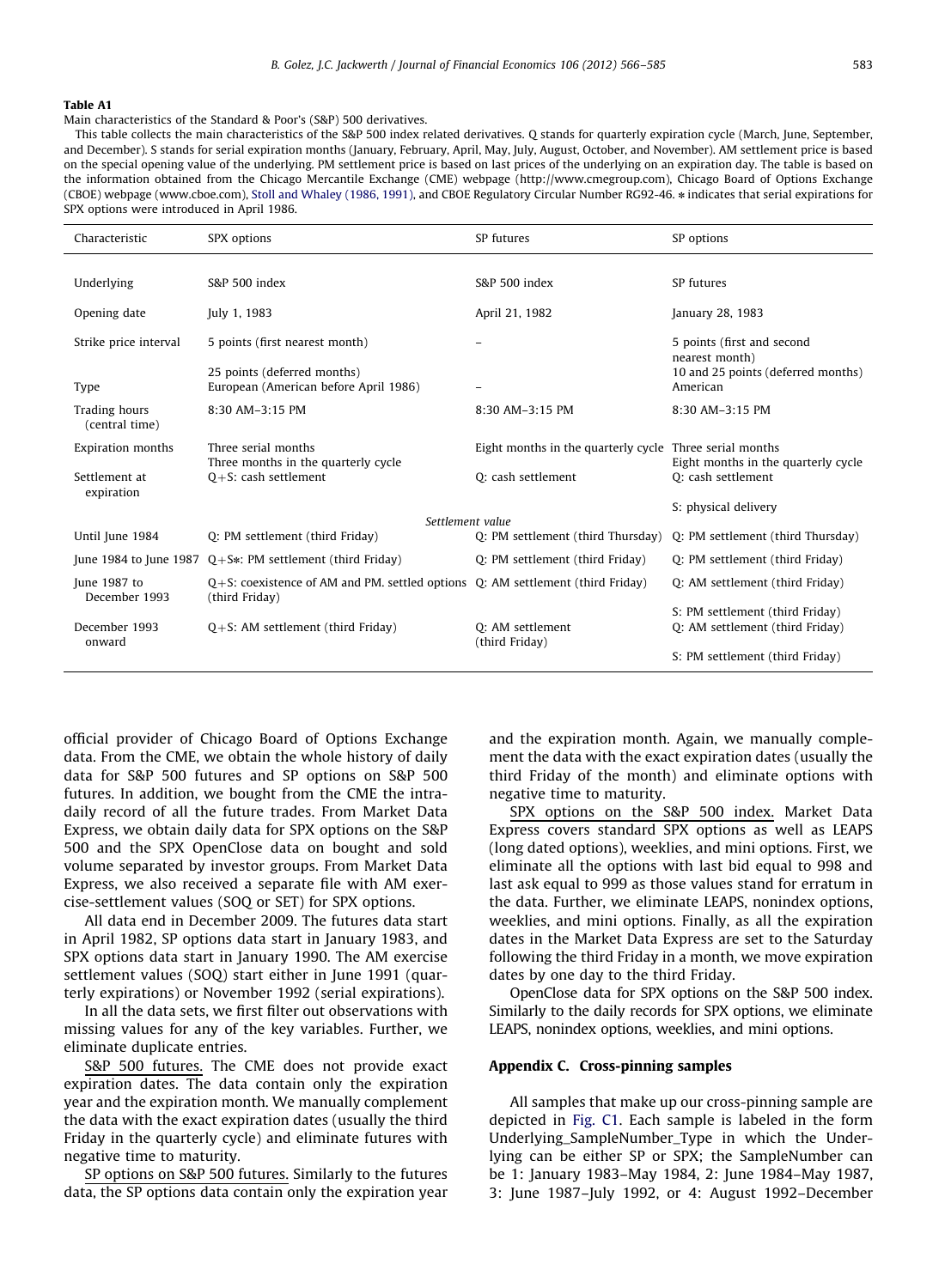<span id="page-18-0"></span>

AM SOO settlement

#### Fig. C1. Sample structure

This table depicts the sample structure of the data using the notation Underlying SampleNumber Type where the Underlying can be SP or SPX; the SampleNumber can be 1 (January 1983–May 1984), 2 (June 1984–May 1987), 3 (June 1987–July 1992), or 4 (August 1992–December 2009); and Type can be S (serial), Q (quarterly), or EoQ (end of quarter). The exact starting months of different samples due to data availability are indicated as numbers at the beginning of the sample. e.g., SP3S starts in August 1987 indicated by the 8. That sample ends in July 1992 (indicated by the 7) but there is a spillover of available options which only expire as late as October 1992 (indicated by the 10 Spillover above). \* The typical expiration date is Thursday afternoon.

2009; and Type can be: S: Serial, Q: Quarterly, or EoQ: End of Quarter.

SP3S and SPX3S are serial samples that represent pinning and cross-pinning, respectively, and both expire simultaneously into the Friday PM value. Because SPX options would lead to anti-pinning and SP options should cause pinning, we leave out those samples as results depend too much on our assumptions concerning the respective force fields of pinning and anti-pinning. SP4S is our main (long) pinning sample of serial SP options used in [Section 5.](#page-6-0)

SPX2S is our first sample included in the cross-pinning analysis. It contains serial SPX options that expire into the Friday PM value. Next is the SPX4S sample, our largest cross-pinning sample, consisting of serial SPX options expiring Friday AM, which could lead to cross-pinning on Thursday afternoon.

SP1Q is a quarterly SP option sample expiring Thursday PM, which would be hedged with the second-tomaturity future as the underlying first-to-maturity future expires on the same day in the S&P 500 index, which is difficult to move. The contemporaneous sample SPX1Q also expires PM but one day later (on Friday) and could lead to cross-pinning in the first-to-maturity future. Here we use the expiration date as the rollover date in separating between first- and second-to-maturity futures. Thus, in Period 1 we can check both samples SP1Q and SPX1Q independently for cross-pinning.

The following samples SP2Q and SPX2Q are dual in that both quarterly options expire into the Friday PM index and both are hedged with the second-to-maturity future. As both options are cash settled and similar mechanism of pinning apply, we combine the samples and consider days only if the adjusted strike prices are within \$0.375 of each other. Otherwise those days are not considered in the sample. Pinning is then flagged if there is pinning in both samples. Otherwise we do not record a pinning event.

The next sample is also a dual sample, containing SP3Q and SPX3Q. Here we have AM settled SP options and both

PM and AM settled SPX options. Theoretically, we could observe pinning due to AM and PM options. It is important, however, to understand the mechanics of the introduction of the new SPX AM settled options, which attracted little interest compared with the established PM settled options. Namely, volume and open interest only moved to the AM options as late as at year-end of 1992 (when the samples SP3Q and SPX3Q end) and remained with the PM options throughout the samples. We, thus, consider only the PM sample SPX3Q for crosspinning.

The final dual sample is SP4Q and SPX4Q in which both SP and SPX expire in the special opening value on Friday morning (PM options having been phased out by now with some small spillover) and we can, therefore, test for cross-pinning on Thursday afternoon. We use the same mechanism as above to combine the dual samples into one if adjusted strike prices are within \$0.375 of each other, and we count only simultaneous pinning in both subsamples as a pinning event. Our last sample SPX4EoQ is a pure cross-pinning sample of end-of-quarter SPX options, which expire PM on the last business day of each quarter.

## References

Augen, J., 2009. Trading Options at Expiration: Strategies and Models for Winning the Endgame. Pearson Education, Upper Saddle River, NJ.

- Avellaneda, M., Lipkin, M., 2003. A market-induced mechanism for stock pinning. Quantitative Finance 3, 417–425.
- Chiang, C.-H., 2010. Stock Returns on Option Expiration Dates. Unpublished Working Paper. Columbia University, New York, NY.
- Garleanu, N., Pedersen, L.H., Poteshman, A.M., 2009. Demand-based option pricing. Review of Financial Studies 22, 4259–4299.
- Jeannin, M., Iori, G., Samuel, D., 2007. Modeling stock pinning. Physica A 376, 467–479.
- Krishnan, H., Nelken, I., 2001. The effect of stock pinning upon option prices. RISK December, S17–S20.
- Nayak, S., 2007. An equilibrium-based model of stock-pinning. International Journal of Theoretical and Applied Finance 10, 535–555.
- Ni, S.X., Pearson, N., Poteshman, A.M., 2005. Stock price clustering on option expiration dates. Journal of Financial Economics 78, 49–87.